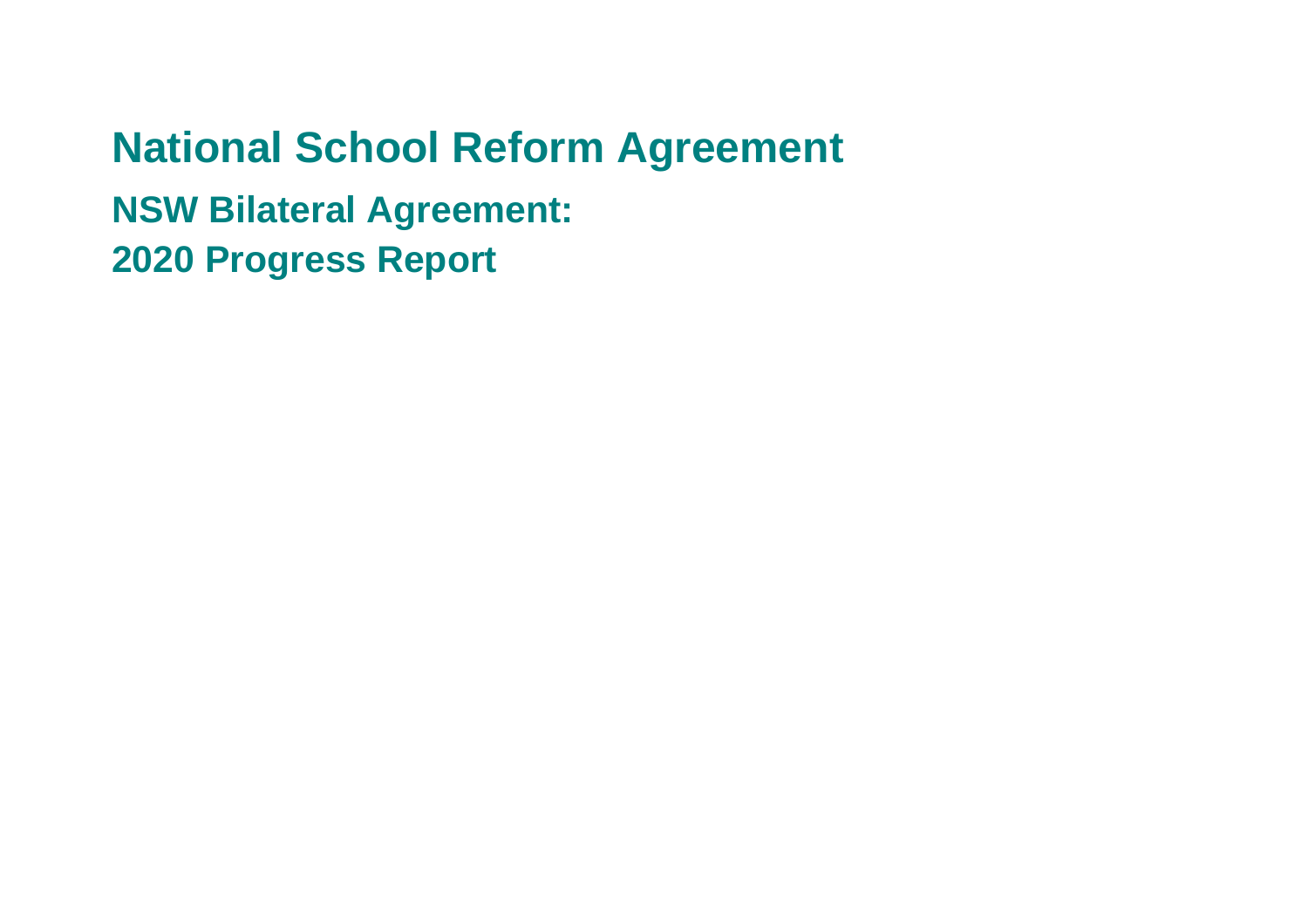#### **Executive Summary**

NSW is delivering an evidence-based reform program aimed at improving outcomes and opportunities for every student, including all equity cohorts. In 2020, NSW continued to build on this comprehensive reform program through implementing the reform directions agreed to in the Bilateral Agreement. The focus of these reform areas is on delivering equitable funding across all schools and sectors, and improving outcomes across the State. NSW is committed to improving core literacy and numeracy skills and ensuring every child has the best possible start to their education, not just through schooling but also through the promotion of universal access to early childhood education.

NSW has consulted with all school sectors in the preparation of this report, given that the reforms will see benefits for both government and nongovernment schools. Non-government representative bodies will also be providing separate annual reports to the Commonwealth Government under the Non-Government Reform Support Fund Guidelines. These reports are in relation to activities in the 2020 calendar school year, including the implementation of school education reforms.

NSW has made considerable progress towards each of the reforms marked for action in 2019 and 2020, which align with the national reform directions of the National School Reform Agreement (see also NSW's Bilateral Agreement Report for 2019). Under the reform direction of supporting students, student learning and achievement, NSW's achievements include the following:

- NSW is set to deliver the refreshed curriculum in line with the reforms in the NSW Government response to the NSW Curriculum review.
- NSW completed implementation of the NSW literacy and numeracy planning software for teachers.
- NSW has developed professional learning courses to build the capacity of school leaders and teachers to embed evidence-based practices, informed by data and evaluative thinking.
- NSW signed an updated Partnership Agreement with the NSW Aboriginal Education Consultative Group Incorporated titled "Walking Together, Working Together" for 2020 - 2030.

Under the reform direction of supporting teaching, school leadership and school improvement, NSW's achievements include the following:

- Building on existing foundations, the School Success Model provides system wide accountability and better-targeted support mechanisms to ensure that NSW public schools make evidence-based decisions that will benefit their students.
- The announcement of more rigorous NESA-accredited teacher professional development standards for 2021.
- For the government sector, Professional Learning Policy for Teachers and School-Based Staff has been revised to incorporate best-practices for professional learning, known as high impact professional learning, and released with a range of supporting resources in term 4, 2020.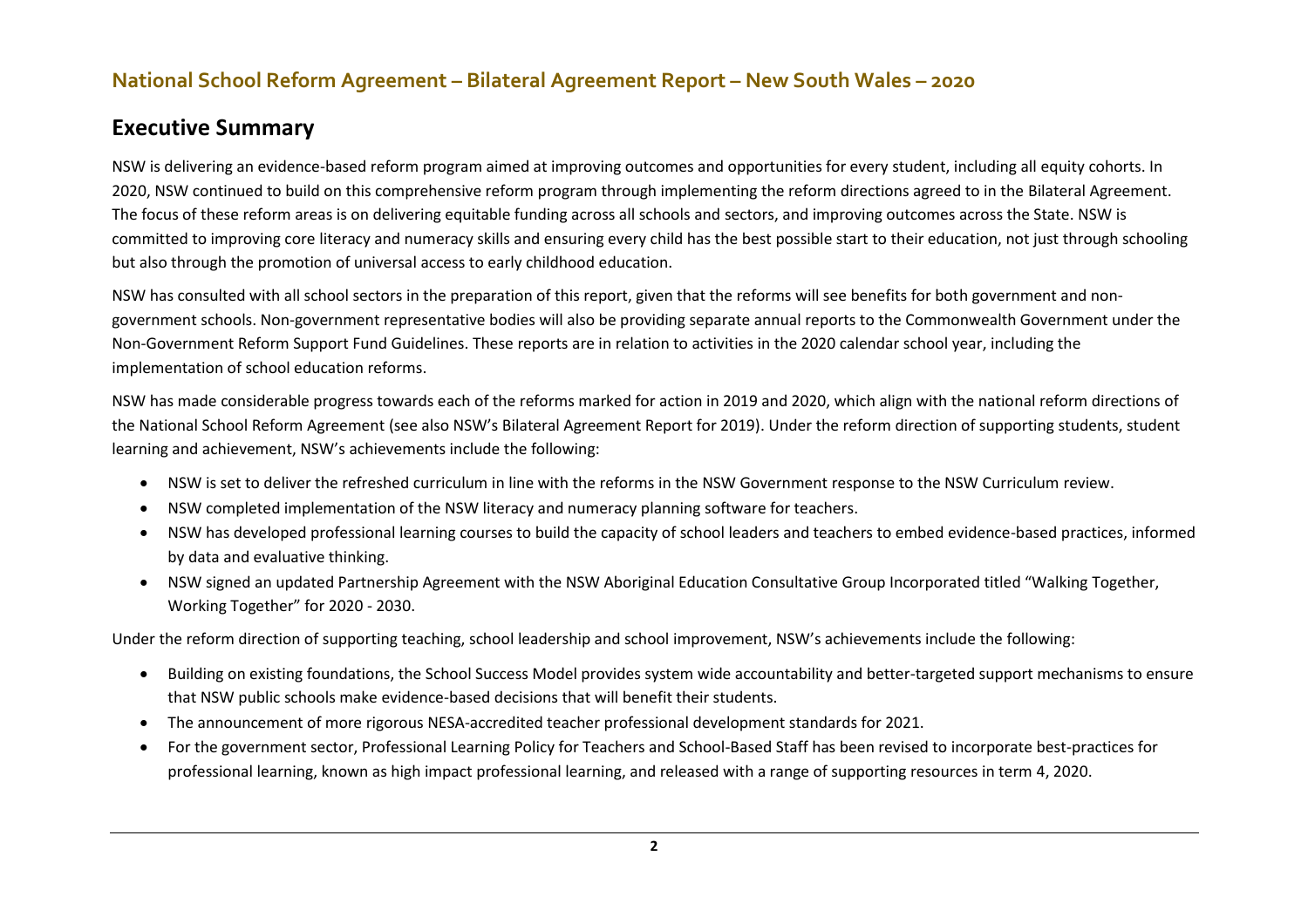- In 2020, NSW continued to deliver on the recommendations from the 2019 Auditor-General's Performance Audit Report on the supply of secondary teachers in STEM-related disciplines.
- For the government sector, the School Excellence in Action website was launched to provide all public schools with support and tools to make evidence-based decisions and allocate funding to initiatives in their Strategic Improvement Plans (which forms part of NSW's new School Success Model). In addition, a range of professional learning sessions were provided to Directors, Educational Leadership (DELs) and principals.
- The execution of Memorandums of Understanding (MoUs) with The Association of Independent Schools of NSW (AISNSW) and Catholic Schools NSW (CSNSW) that strengthen accountability for non-government schools.

Under the reform direction of enhancing the national evidence base, NSW's achievements include the following:

• NSW's current and future innovation includes developing capability building resources and developing strategic partnerships with schools and other stakeholders. NSW has integrated the Catalyst Lab Innovation Program within the Department of Education's (DoE) Transformation Unit to provide focus, structure and resources to build innovative thinking.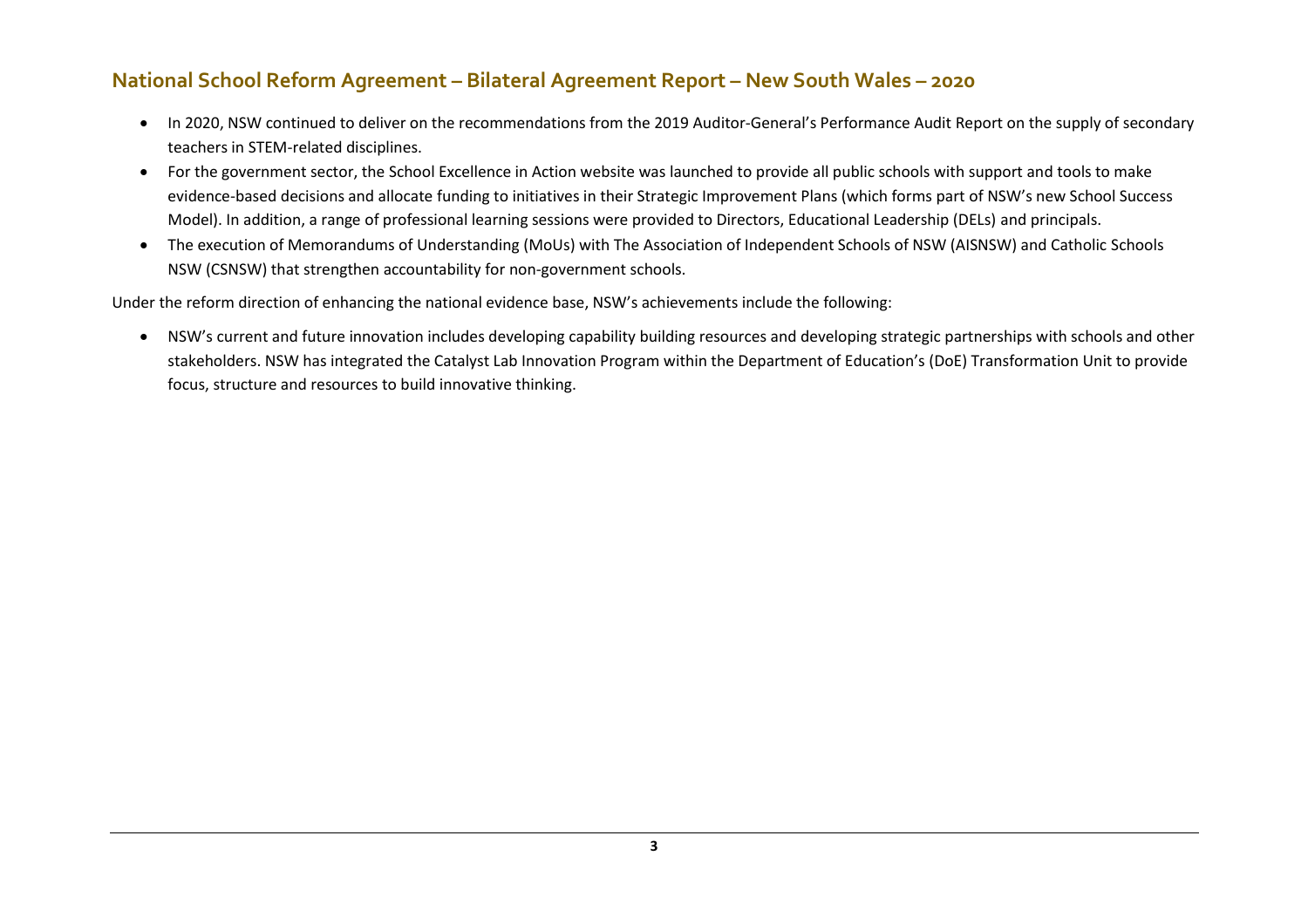## **Progress Against Each Reform Direction**

#### **Reform Direction A - Support students, student learning and achievement**

| <b>Actions</b>                                                                                                                                                                         | Sector(s)   | <b>Timing</b> | Progress towards implementation of actions (including progress of non-government<br>sector actions)                                                                                                                                                                                                                                                                                                                                                                                                                                                                                                                                                                                                                                                                                                                           |
|----------------------------------------------------------------------------------------------------------------------------------------------------------------------------------------|-------------|---------------|-------------------------------------------------------------------------------------------------------------------------------------------------------------------------------------------------------------------------------------------------------------------------------------------------------------------------------------------------------------------------------------------------------------------------------------------------------------------------------------------------------------------------------------------------------------------------------------------------------------------------------------------------------------------------------------------------------------------------------------------------------------------------------------------------------------------------------|
| Deliver the review of the K-12<br>curriculum to ensure the school<br>education system is preparing<br>students for the challenges and<br>opportunities for the future.                 | All sectors | End of 2019   | All sectors - completed<br>The NSW Curriculum Review final report was released in June 2020. The NSW<br>$\bullet$<br>Government response to the Review outlines an ambitious program for<br>streamlining and strengthening what is taught in NSW schools over the next<br>four years.                                                                                                                                                                                                                                                                                                                                                                                                                                                                                                                                         |
| Implement the refreshed<br>curriculum post 2019 review,<br>ensuring teachers are supported<br>to implement a streamlined<br>curriculum, including timely and<br>formative assessments. | All sectors | From 2020     | All sectors - work is ongoing<br>DoE will deliver the refreshed curriculum in line with the reforms outlined in<br>the NSW Government response to the NSW Curriculum review.<br>$CSNSW - work$ is ongoing<br>The Catholic sector is actively engaged in the NSW Curriculum Reform process,<br>$\bullet$<br>providing feedback to NESA on draft syllabuses, participating in NESA<br>Curriculum Committees, nominating Catholic sector teachers for the Teacher<br>Expert Networks (TENs) and the Technical Advisory Groups (TAGs), and<br>engaging with NESA on associated matters (such as the Teacher Time project).<br>AISNSW - work is ongoing<br>In response to the Review, AISNSW has representation on multiple cross-<br>$\bullet$<br>sector curriculum groups and participated in consultations to develop the draft |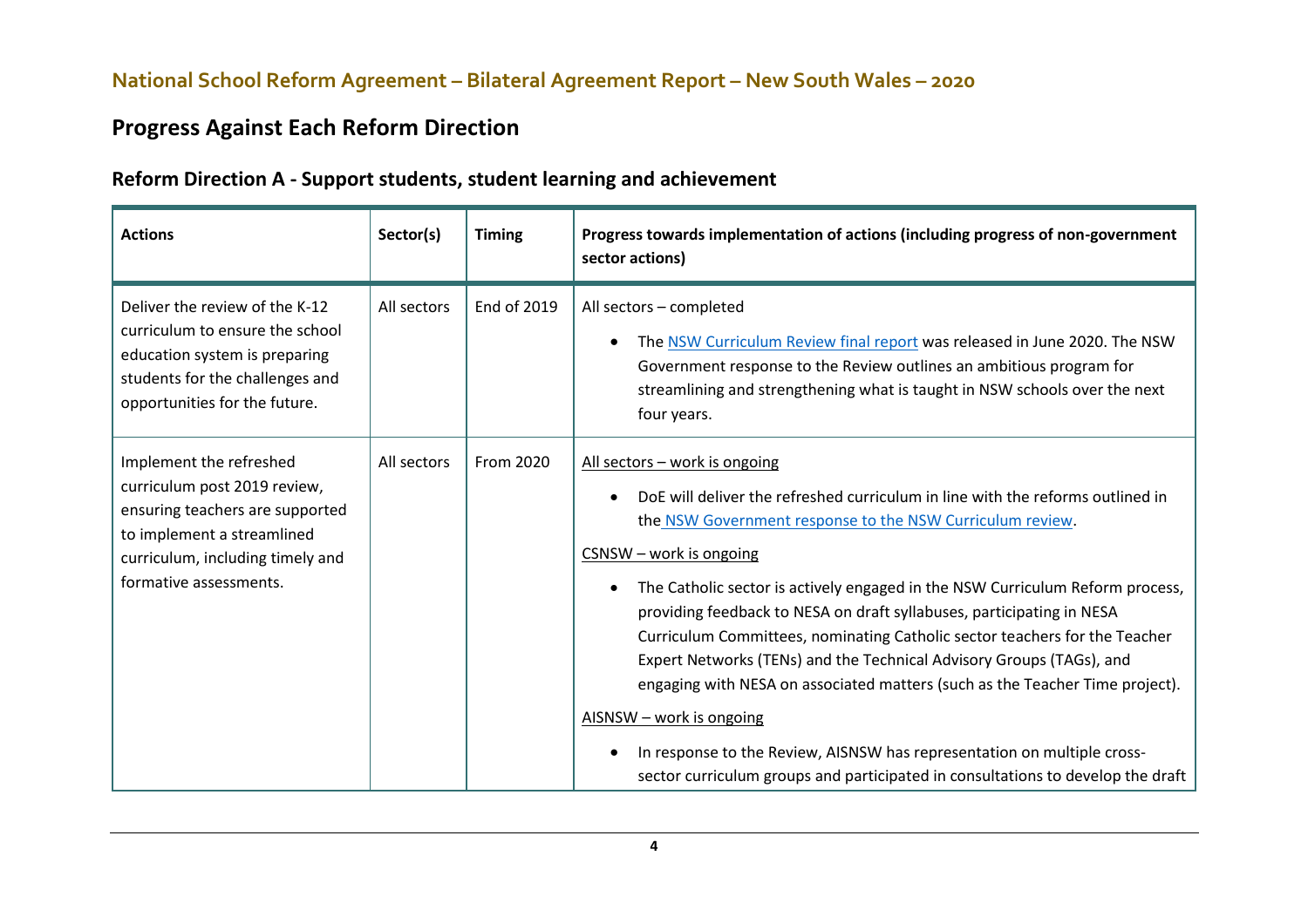| <b>Actions</b>                                                                                                                                                                         | Sector(s)   | <b>Timing</b>                  | Progress towards implementation of actions (including progress of non-government<br>sector actions)                                                                                                                                                                                                                                                                                                                                                                                                                                                                                                                                                                                                                                                                                                                                                                                                                                                                                                                                                                                                                                                                                                                                                                                                                                                                                                                   |
|----------------------------------------------------------------------------------------------------------------------------------------------------------------------------------------|-------------|--------------------------------|-----------------------------------------------------------------------------------------------------------------------------------------------------------------------------------------------------------------------------------------------------------------------------------------------------------------------------------------------------------------------------------------------------------------------------------------------------------------------------------------------------------------------------------------------------------------------------------------------------------------------------------------------------------------------------------------------------------------------------------------------------------------------------------------------------------------------------------------------------------------------------------------------------------------------------------------------------------------------------------------------------------------------------------------------------------------------------------------------------------------------------------------------------------------------------------------------------------------------------------------------------------------------------------------------------------------------------------------------------------------------------------------------------------------------|
|                                                                                                                                                                                        |             |                                | K-2 English & Maths syllabuses. Teachers from independent schools were<br>nominated for the Teacher Expert Networks and K-2 syllabus writers to<br>support the curriculum development.                                                                                                                                                                                                                                                                                                                                                                                                                                                                                                                                                                                                                                                                                                                                                                                                                                                                                                                                                                                                                                                                                                                                                                                                                                |
| Embed evidence-based practices<br>(particularly to boost early<br>achievement in literacy and<br>numeracy), including<br>implementing the Literacy and<br>Numeracy Action Plan (LNAP). | All sectors | End 2020<br>(LNAP),<br>Ongoing | Government sector - partially completed/some work is ongoing<br>NSW completed implementation of the NSW literacy and numeracy planning<br>$\bullet$<br>software for teachers. PLAN2 software replaces PLAN and schools have<br>commenced entering student assessment information.<br>NSW has extended the appointments of 525 instructional leader positions in<br>$\bullet$<br>527 schools to drive improvement in K-2 literacy and numeracy, supporting 49,<br>987 K-2 students (figures made available at October 2020).<br>The What Works Best publication was updated in 2020, and a suite of<br>$\bullet$<br>professional learning resources were released and promoted to embed these<br>practices.<br>NSW is using the School Excellence Framework as an evidence-based driver of<br>$\bullet$<br>school improvement. The School Excellence Policy was revised in 2020,<br>including to strengthen the relationship between What Works Best and school<br>excellence.<br>Building on existing foundations, the <b>School Success Model</b> provides system<br>$\bullet$<br>wide accountability and better-targeted support mechanisms to ensure that<br>NSW public schools make evidence-based decisions that will benefit their<br>students.<br>Schools used available online assessments, mapped to the Literacy and<br>$\bullet$<br>Numeracy Progressions, to assist with accurately determining students' |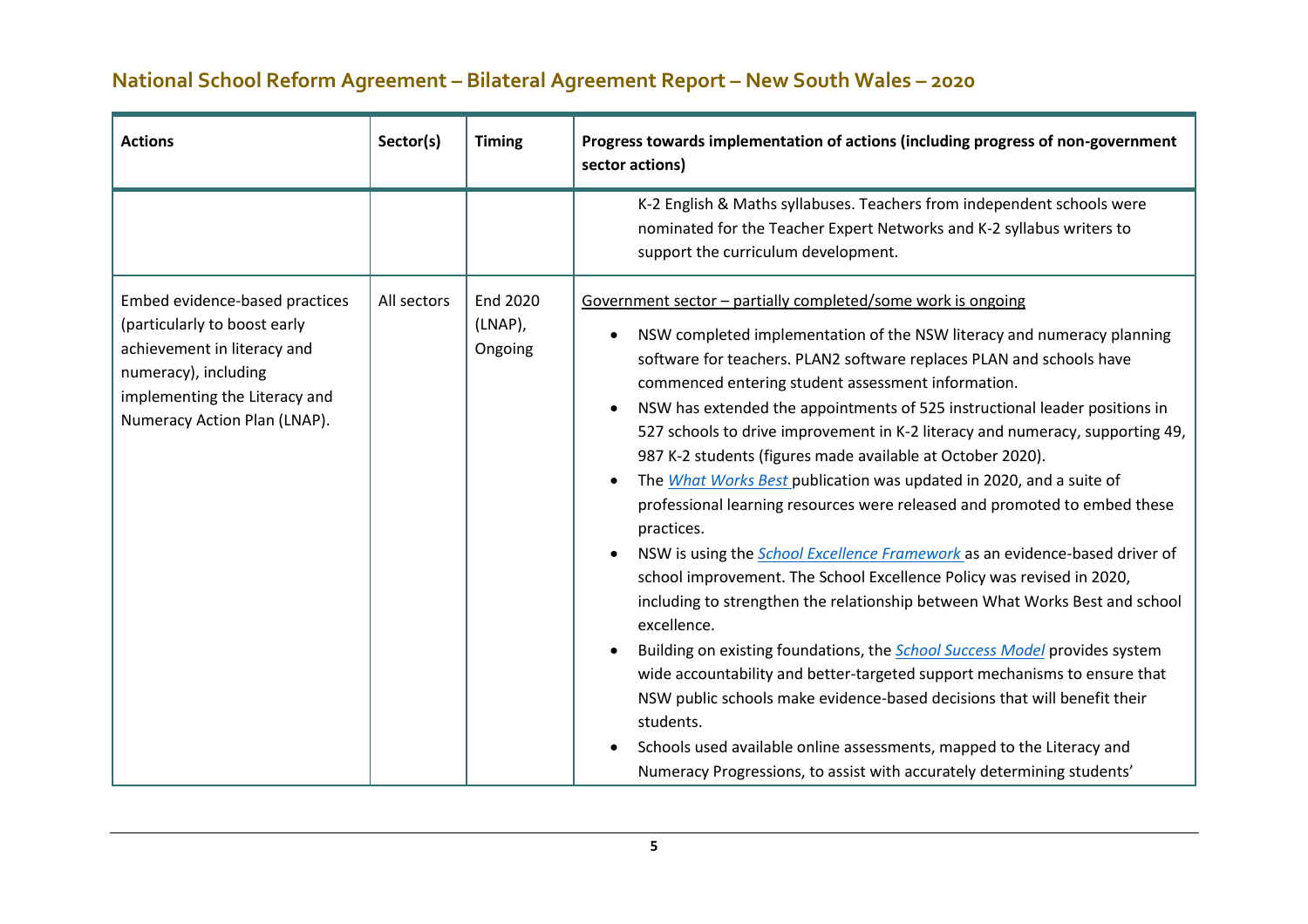| <b>Actions</b> | Sector(s)<br><b>Timing</b> | Progress towards implementation of actions (including progress of non-government<br>sector actions)                                                                                                                                                                                                                                                                                                                                                                                                                                                                                                                                                                                                                                                                                                                                                                                                                                                                                                                                                                                                                                                                                                                                                                                                                                                                                                                                                                                                                                                                                                                                                                                                                                                                                          |
|----------------|----------------------------|----------------------------------------------------------------------------------------------------------------------------------------------------------------------------------------------------------------------------------------------------------------------------------------------------------------------------------------------------------------------------------------------------------------------------------------------------------------------------------------------------------------------------------------------------------------------------------------------------------------------------------------------------------------------------------------------------------------------------------------------------------------------------------------------------------------------------------------------------------------------------------------------------------------------------------------------------------------------------------------------------------------------------------------------------------------------------------------------------------------------------------------------------------------------------------------------------------------------------------------------------------------------------------------------------------------------------------------------------------------------------------------------------------------------------------------------------------------------------------------------------------------------------------------------------------------------------------------------------------------------------------------------------------------------------------------------------------------------------------------------------------------------------------------------|
|                |                            | learning paths once students returned to face-to-face instruction. This<br>included the:<br>Check-in assessment specifically developed in 2020 to support schools<br>to assess student learning following the period of learning from home.<br>Phonics Screening Check trial in 520 NSW government schools.<br>CSNSW - partially completed/some work is ongoing<br>Best Start Kindergarten assessment was implemented in 190 schools and Best<br>$\bullet$<br>Start Year 7 assessment was implemented in 30 schools. As the assessments<br>were automatically mapped to the literacy and numeracy progressions, school<br>analysis of response data facilitated individualised learning support,<br>particularly for those students who were identified with gaps in their literacy<br>and/or numeracy development.<br>Schools responded to the challenges faced during the pandemic by supporting<br>$\bullet$<br>student literacy and numeracy needs through the creative use of technologies<br>such as Google Classroom and SeeSaw. A number of schools in rural and<br>remote areas utilised school bus services and the like to ensure learning<br>materials were delivered to those students with limited access to computers<br>and provided Facetime support to students and their families.<br>As part of an Early Years: Foundations for Learning project, Catholic Schools<br>NSW (CSNSW) has developed an online resource for schools to support family<br>engagement in early literacy and numeracy development. 16 modules have<br>been developed thus far. The resource is publicly available.<br>Transition to school: Advice from the experts (video series). CSNSW and early<br>$\bullet$<br>years consultants from across the Catholic sector developed an initiative to |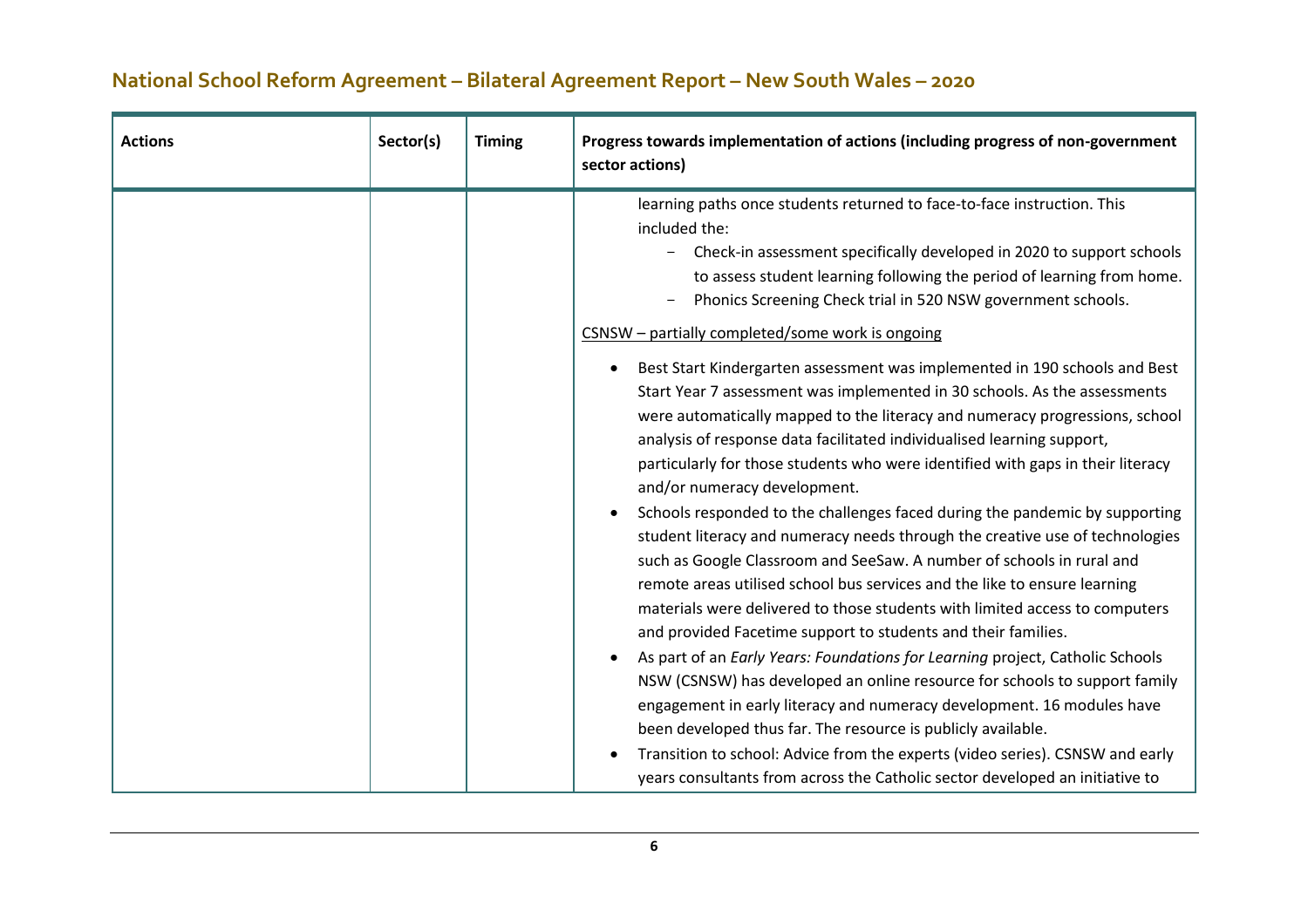| <b>Actions</b>                                                                                                                                  | Sector(s)   | <b>Timing</b> | Progress towards implementation of actions (including progress of non-government<br>sector actions)                                                                                                                                                                                                                                                                                                                                                                                                                                                                                                                                                                                                                                                                                                                                                                                                                                                                                                                                                                                                                                                                                                                                                                                                                                                                                                    |
|-------------------------------------------------------------------------------------------------------------------------------------------------|-------------|---------------|--------------------------------------------------------------------------------------------------------------------------------------------------------------------------------------------------------------------------------------------------------------------------------------------------------------------------------------------------------------------------------------------------------------------------------------------------------------------------------------------------------------------------------------------------------------------------------------------------------------------------------------------------------------------------------------------------------------------------------------------------------------------------------------------------------------------------------------------------------------------------------------------------------------------------------------------------------------------------------------------------------------------------------------------------------------------------------------------------------------------------------------------------------------------------------------------------------------------------------------------------------------------------------------------------------------------------------------------------------------------------------------------------------|
|                                                                                                                                                 |             |               | support families and children transition smoothly to school. The video project<br>came about because transition to school and kindergarten orientations went<br>on hold for some time due to the pandemic. A series of short videos have been<br>developed to share on social media and other platforms.<br>AISNSW - partially completed/some work is ongoing<br>During 2020, independent schools accessed evidence-based literacy and<br>$\bullet$<br>numeracy professional learning via Zoom, online and via some face to face<br>sessions provided by AISNSW. AISNSW also provided Masterclasses, podcasts<br>and a dedicated portal to support school leaders assist teachers to provide<br>remote literacy and numeracy lessons during the pandemic.<br>38 NSW Independent schools participated in the NSW Literacy and Numeracy<br>Action Plan and implemented the literacy and numeracy learning progressions<br>as a measure of K-2 student progress.<br>AISNSW has developed & implemented ESTA-L® a formative early literacy<br>assessment to provide teachers with clear information about student<br>achievement. It addresses student performance within the fundamental<br>constrained elements of phonological awareness and phonics.<br>AISNSW developed and implemented a K-2 numeracy screening tool to assess<br>$\bullet$<br>early number skills such as counting and place value. |
| Meet the needs of students at risk<br>of educational disadvantage<br>(including students with disability,<br>Aboriginal students, students with | All sectors | Ongoing       | Government sector - partially completed/some work is ongoing<br>NSW continues to provide needs-based funding for students at risk of<br>٠<br>educational disadvantage at government schools through the Resource                                                                                                                                                                                                                                                                                                                                                                                                                                                                                                                                                                                                                                                                                                                                                                                                                                                                                                                                                                                                                                                                                                                                                                                       |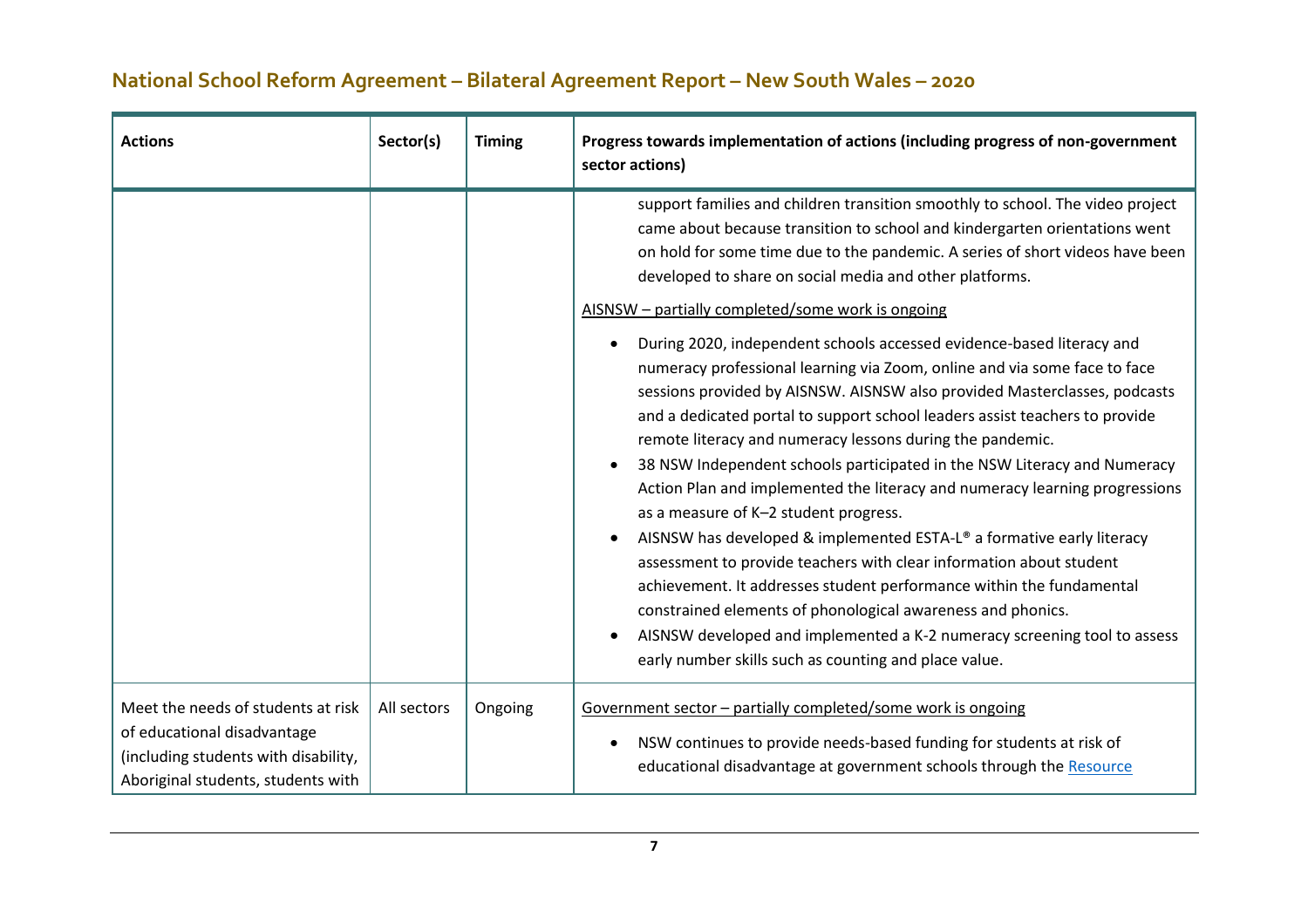| <b>Actions</b>                                                                                                                                                 | Sector(s) | <b>Timing</b> | Progress towards implementation of actions (including progress of non-government<br>sector actions)                                                                                                                                                                                                                                                                                                                                                                                                                                                                                                                                                                                                                                                                                                                                                                                                                                                                                                                                                                                                                                                                                                                                                                                                                                                                                                                                                                                                                                                                                                                                                                        |
|----------------------------------------------------------------------------------------------------------------------------------------------------------------|-----------|---------------|----------------------------------------------------------------------------------------------------------------------------------------------------------------------------------------------------------------------------------------------------------------------------------------------------------------------------------------------------------------------------------------------------------------------------------------------------------------------------------------------------------------------------------------------------------------------------------------------------------------------------------------------------------------------------------------------------------------------------------------------------------------------------------------------------------------------------------------------------------------------------------------------------------------------------------------------------------------------------------------------------------------------------------------------------------------------------------------------------------------------------------------------------------------------------------------------------------------------------------------------------------------------------------------------------------------------------------------------------------------------------------------------------------------------------------------------------------------------------------------------------------------------------------------------------------------------------------------------------------------------------------------------------------------------------|
| low English proficiency and<br>students in rural and regional<br>areas) through evidence-based<br>pedagogy, quality teaching and<br>leadership and innovation. |           |               | Allocation Model (RAM), consistent with the Commonwealth Schooling<br>Resource Standard (SRS).<br>NSW continues to respond to the cultural, linguistic and religious diversity of<br>$\bullet$<br>students through the implementation of the Multicultural Education Policy<br>and Aboriginal Education Policy.<br>NSW appointed 28 EAL/D Education Leaders to build the capacity of school<br>$\bullet$<br>leaders and teachers to meet the education and wellbeing needs of EAL/D<br>students, including students from refugee backgrounds.<br>NSW has conducted EAL/D effective school practices research which identified<br>$\bullet$<br>five key practices characterising schools producing sustainable improvements<br>in EAL/D student learning. A school resource complements the research,<br>providing practical strategies to support the implementation of the research<br>findings.<br>The Connected Communities Strategy is currently being implemented in 24<br>$\bullet$<br>government schools and its deliverables are designed to bolster outcomes for<br>Aboriginal students.<br>In 2020, NSW signed an updated Partnership Agreement with the NSW<br>$\bullet$<br>Aboriginal Education Consultative Group Incorporated titled "Walking<br>Together, Working Together" for 2020 - 2030.<br>In 2020, the Leading Aboriginal Education module was included as part of the<br>$\bullet$<br>NSW Public Schools Leadership and Management Credential.<br>In 2020, NSW facilitated 2293 consultations and 519 online surveys with<br>$\bullet$<br>stakeholders which informed the development of a new Rural and Remote<br>Education Strategy (2021 - 2024). |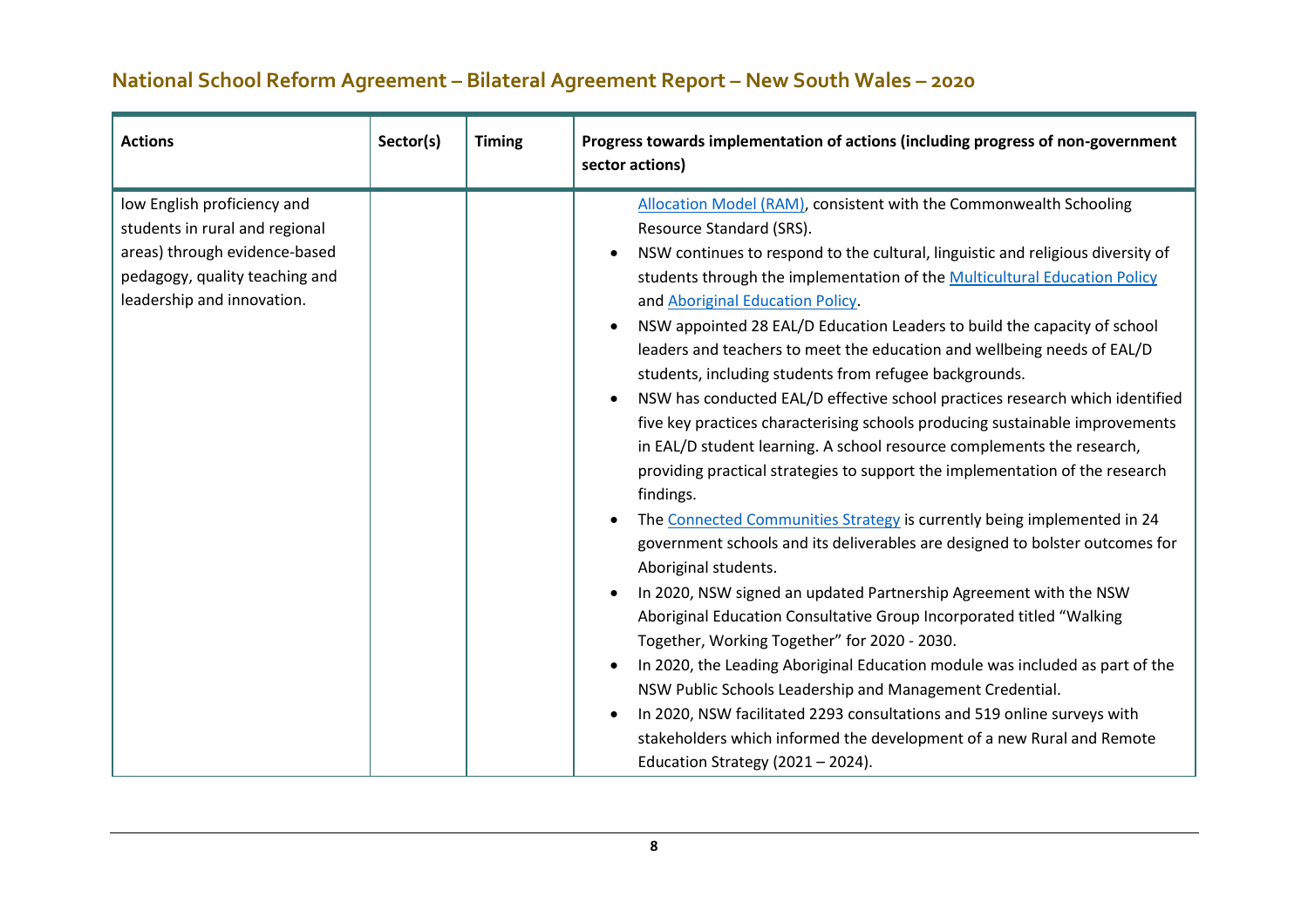| <b>Actions</b> | Sector(s) | <b>Timing</b> | Progress towards implementation of actions (including progress of non-government<br>sector actions)                                                                                                                                                                                                                                                                                                                                                                                                                                                                                                                                                                                                                                                                                                                                                                                                                                                                                                                                                                                                                                                                                                                                                                                                                                                                                                                                                                                                                                                                                                                     |
|----------------|-----------|---------------|-------------------------------------------------------------------------------------------------------------------------------------------------------------------------------------------------------------------------------------------------------------------------------------------------------------------------------------------------------------------------------------------------------------------------------------------------------------------------------------------------------------------------------------------------------------------------------------------------------------------------------------------------------------------------------------------------------------------------------------------------------------------------------------------------------------------------------------------------------------------------------------------------------------------------------------------------------------------------------------------------------------------------------------------------------------------------------------------------------------------------------------------------------------------------------------------------------------------------------------------------------------------------------------------------------------------------------------------------------------------------------------------------------------------------------------------------------------------------------------------------------------------------------------------------------------------------------------------------------------------------|
|                |           |               | The School Leadership Institute has commissioned research through the<br>$\bullet$<br>University of Sydney regarding the needs of school teachers and leaders with<br>an Aboriginal background on how to support them to aspire to leadership and<br>develop their capabilities.<br>The School Leadership Institute has developed and implemented a Leadership<br>$\bullet$<br>Development Program for Rural and Remote leaders. Cohort 1 has completed<br>the 12 month program and cohort 2 started in July 2021.<br>CSNSW - partially completed/some work is ongoing<br>In 2020, with the advent of the pandemic, CSNSW conducted sector wide<br>$\bullet$<br>webinars and developed best practice guides, online applications and<br>reflection tools.<br>All Diocesan Catholic School Agencies were involved in the continuing<br>$\bullet$<br>development of the NSW Catholic Schools Aboriginal and Torres Strait Islander<br>Strategy endorsed in 2020.<br>Extensive planning has begun for the next Aboriginal and Torres Strait Islander<br>$\bullet$<br>Catholic education conference in 2022.<br>More than 200 Diocesan and school personnel participated in NESA-accredited<br>$\bullet$<br>Crossing Cultures, Hidden Histories professional learning.<br>In 2020, school-based representatives from each of the Diocesan Catholic<br>$\bullet$<br>School Agencies, as well as seven non-systemic Catholic schools completed<br>two online Instructional Strategies Short Courses for Students with Disabilities<br>that CSNSW hosted featuring expert coaching and mentoring over a seven-<br>week period. |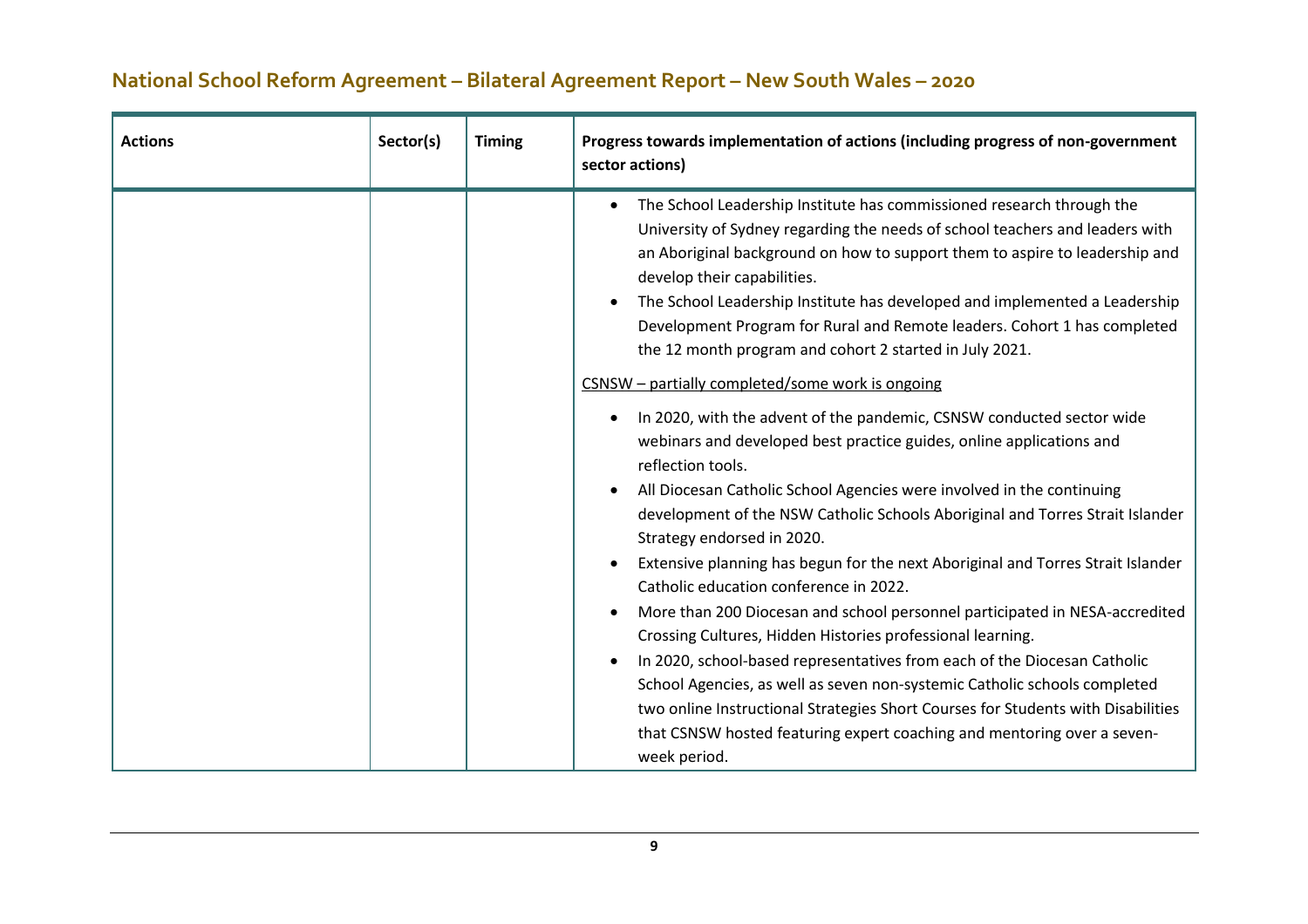| <b>Actions</b> | Sector(s) | <b>Timing</b> | Progress towards implementation of actions (including progress of non-government<br>sector actions)                                                                                                                                                                                                                                                                                                                                                                                                                                                                                                                                                                                                                                                                                                                                                                                                                                                                                                                                                                                                                                                                                                                                                                                                                                                                                                                                                                                                                                                                                                                                                                                         |
|----------------|-----------|---------------|---------------------------------------------------------------------------------------------------------------------------------------------------------------------------------------------------------------------------------------------------------------------------------------------------------------------------------------------------------------------------------------------------------------------------------------------------------------------------------------------------------------------------------------------------------------------------------------------------------------------------------------------------------------------------------------------------------------------------------------------------------------------------------------------------------------------------------------------------------------------------------------------------------------------------------------------------------------------------------------------------------------------------------------------------------------------------------------------------------------------------------------------------------------------------------------------------------------------------------------------------------------------------------------------------------------------------------------------------------------------------------------------------------------------------------------------------------------------------------------------------------------------------------------------------------------------------------------------------------------------------------------------------------------------------------------------|
|                |           |               | Planning is underway for a two-day DISruptABILITY conference (in November<br>$\bullet$<br>2021), which will be grounded in internationally recognised, best-practice<br>evidence. The conference will be open to all school and system staff who<br>provide educational support and care for students with disability in Catholic<br>schools.<br>1300 VET teachers in Catholic schools and their 11,300 students implemented<br>٠<br>the new online tool to support work placement.<br>Over 160 teachers undertook training to deliver accredited VET courses in<br>٠<br>2020.<br>Students and teachers from NSW Catholic schools achieved recognition<br>$\bullet$<br>through the cross-sector NSW Training Awards.<br>Students participated in the WorldSkills regional competitions with a number<br>$\bullet$<br>going on to represent NSW at the National WorldSkills Competition.<br>AISNSW - partially completed/some work is ongoing<br>Through the NCCD project, AISNSW used digital and face to face professional<br>$\bullet$<br>learning support to assist schools to develop and apply robust systems and<br>practices relevant for their own school context relating to key focus areas.<br>AISNSW supported students at risk of educational disadvantage through the<br>$\bullet$<br>following professional activities:<br>In 2020, AISNSW received external evaluation findings and<br>recommendations for the <b>Improving Outcomes pilot project</b> . Building<br>on external evaluation evidence, a Waratah Outcomes framework was<br>co-designed with participating schools, AISNSW and an academic<br>partner, to guide schools when developing strategies to support |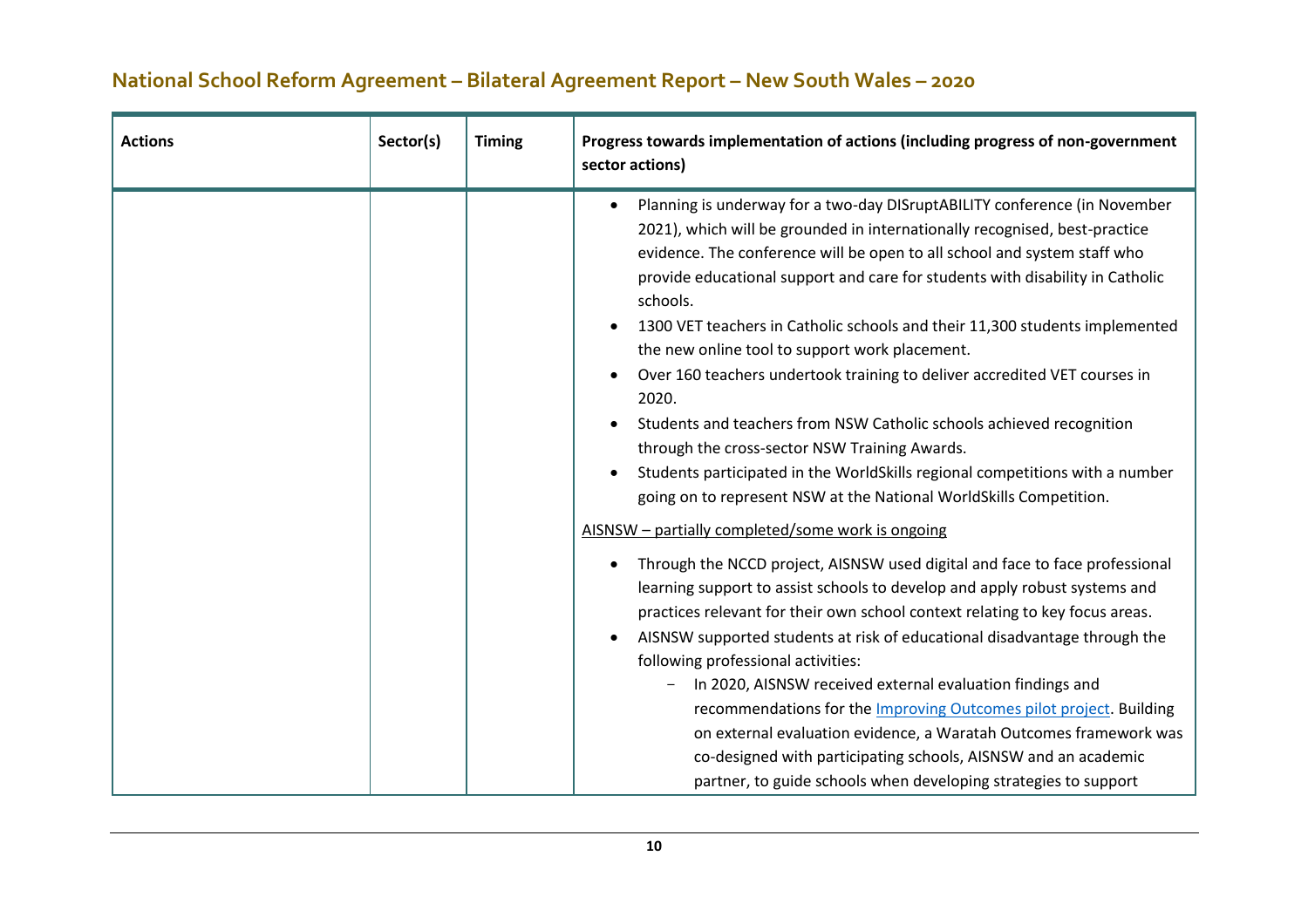| <b>Actions</b> | Sector(s) | <b>Timing</b> | Progress towards implementation of actions (including progress of non-government<br>sector actions)                                                                                                                                                                                                                                                                                                                                                                                                                                                                                                                                                                                                                                                                                          |
|----------------|-----------|---------------|----------------------------------------------------------------------------------------------------------------------------------------------------------------------------------------------------------------------------------------------------------------------------------------------------------------------------------------------------------------------------------------------------------------------------------------------------------------------------------------------------------------------------------------------------------------------------------------------------------------------------------------------------------------------------------------------------------------------------------------------------------------------------------------------|
|                |           |               | Aboriginal and Torres Strait Islander students. From semester 2 2020,<br>the AISNSW Waratah Project was implemented in 25 day and boarding<br>schools from across metropolitan and regional areas.<br>Rural and regional schools participated in on-going consultancy<br>$\overline{\phantom{m}}$<br>support to embed whole school planning to improve outcomes. This<br>process included collecting, analysing and responding to a range of<br>school and student data; identifying strategic priorities; implementing<br>effective school-based actions including aligned professional learning<br>activities based on identified strategic priorities.<br>AISNSW established a network of teachers supporting students with<br>EALD to support student outcomes through quality teaching. |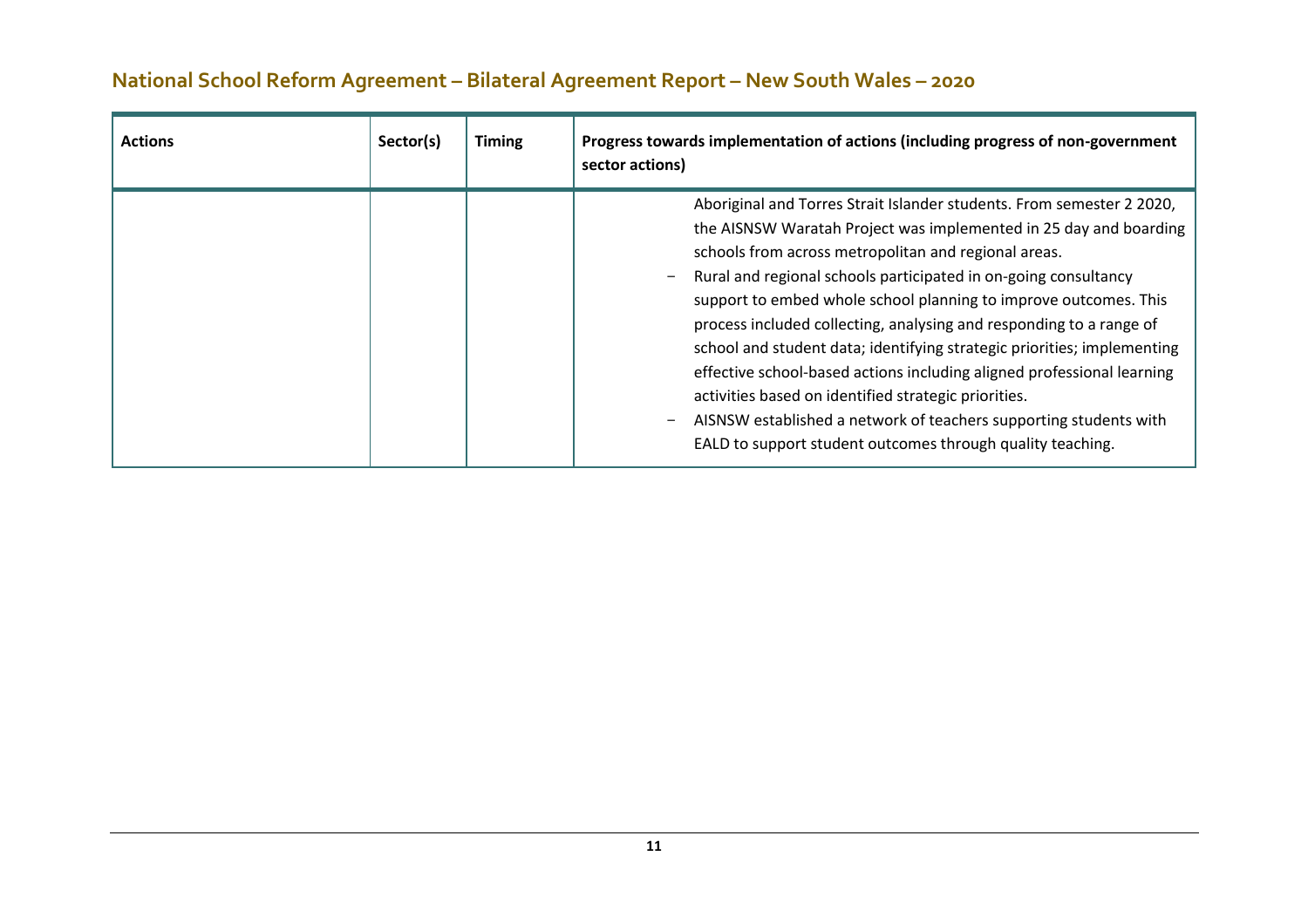| <b>Actions</b>                                                                                                                                                                    | Sector(s)   | <b>Timing</b> | Progress towards implementation of actions (including progress of non-government<br>sector actions)                                                                                                                                                                                                                                                                                                                                                                                                                                                                                                                                                                                                                                |
|-----------------------------------------------------------------------------------------------------------------------------------------------------------------------------------|-------------|---------------|------------------------------------------------------------------------------------------------------------------------------------------------------------------------------------------------------------------------------------------------------------------------------------------------------------------------------------------------------------------------------------------------------------------------------------------------------------------------------------------------------------------------------------------------------------------------------------------------------------------------------------------------------------------------------------------------------------------------------------|
| Strengthen the mandatory<br>content requirements of ITE<br>courses in identified areas of<br>STEM, Literacy/Numeracy,<br>Students with Special Needs and<br>Classroom Management. | All sectors | Ongoing       | All sectors - work is ongoing<br>In addition to accrediting ITE courses against the national accreditation<br>standards and procedures, NSW has implemented additional, NSW-specific<br>content knowledge requirements for ITE course accreditation (which include<br>but are not limited to Literacy, Numeracy, and Science and Technology).<br>AISNSW continued to support this action through representation on NESA's<br>$\bullet$<br>Initial Teacher Education Committee, providing feedback on the mandatory<br>content requirements of university courses submitted for accreditation. In<br>addition, AISNSW continued to work collaboratively with faculties of<br>education at a range of universities.                  |
| Identify and support cohorts of<br>high quality teachers across<br>sectors for certification at Highly<br>Accomplished and Lead Teacher<br>level.                                 | All sectors | 2019          | Government sector - implementation completed in 2019/20, activities will be<br>ongoing<br>NSW has established a NSW Highly Accomplished and Lead Teacher (HALT)<br>$\bullet$<br>Network for government schools, which provides opportunities for Highly<br>Accomplished and Lead Teachers in metropolitan, regional and rural areas to<br>leverage, share and develop expertise across all sectors and stages of<br>schooling.<br>The Mastery of Teaching trial offered a structured support program to<br>selected teachers in rural and remote NSW to submit their applications for<br>Highly Accomplished accreditation in 2020. The first cohort of teachers are<br>submitting their Highly Accomplished applications in 2021. |

## **Reform Direction B – Support teaching, school leadership and school improvement**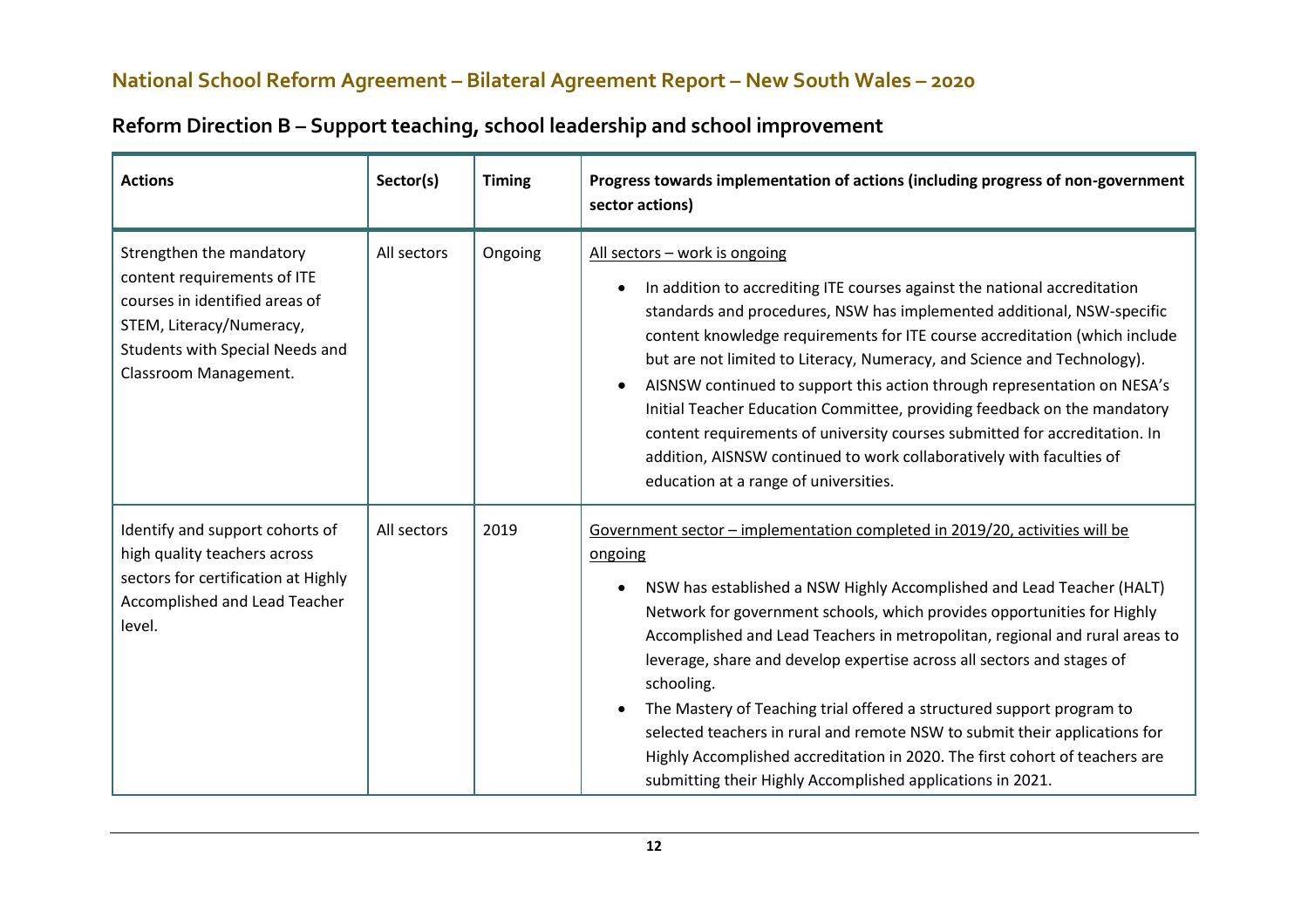| <b>Actions</b> | Sector(s) | <b>Timing</b> | Progress towards implementation of actions (including progress of non-government<br>sector actions)                                                                                                                                                                                                                                                                                                                                                                                                                                                                                                                                                                                                                                                                                                                                                                                                                                                                                                                                                                                                                                                                                                                                                                                                                                                                                                                                                                                                                                                                                                |
|----------------|-----------|---------------|----------------------------------------------------------------------------------------------------------------------------------------------------------------------------------------------------------------------------------------------------------------------------------------------------------------------------------------------------------------------------------------------------------------------------------------------------------------------------------------------------------------------------------------------------------------------------------------------------------------------------------------------------------------------------------------------------------------------------------------------------------------------------------------------------------------------------------------------------------------------------------------------------------------------------------------------------------------------------------------------------------------------------------------------------------------------------------------------------------------------------------------------------------------------------------------------------------------------------------------------------------------------------------------------------------------------------------------------------------------------------------------------------------------------------------------------------------------------------------------------------------------------------------------------------------------------------------------------------|
|                |           |               | 21 NSW government teachers successfully gained their HALT accreditation<br>$\bullet$<br>throughout 2020. 15 teachers gained Highly Accomplished accreditation and<br>6 gained Lead accreditation.<br>NSW is continuing work on the Best in Class project which is identifying public<br>school teachers to drive ongoing improvement across the system. Within this<br>project is the Highly Accomplished and Lead Teacher accreditation pilot which<br>is providing support to the Best in Class teachers to gain accreditation at the<br>Highly Accomplished and Lead teacher career stages where appropriate.<br>CSNSW - implementation completed in 2019/20, activities will be ongoing<br>90 per cent of accredited HALTs participated in specific professional learning<br>$\bullet$<br>led by CSNSW in 2019 and 2020.<br>All Catholic school agencies participated in the state-wide Teacher<br>Development Network, which CSNSW convenes and chairs.<br>Professional learning developed to improve Principal knowledge of HALT.<br>All CSNSW professional learning offerings quality assured and accredited by<br>NESA.<br>There has been significant growth in Catholic school teachers achieving HALT<br>accreditation in recent years with 134 applicants seeking accreditation in<br>2020. Currently there are 27 teachers in Catholic schools maintaining their<br>accreditation as Highly Accomplished / Lead.<br>Partnership agreed with a University to develop a post-graduate qualification<br>to support aspiring HALTs gain dual accreditation (professional and<br>academic). |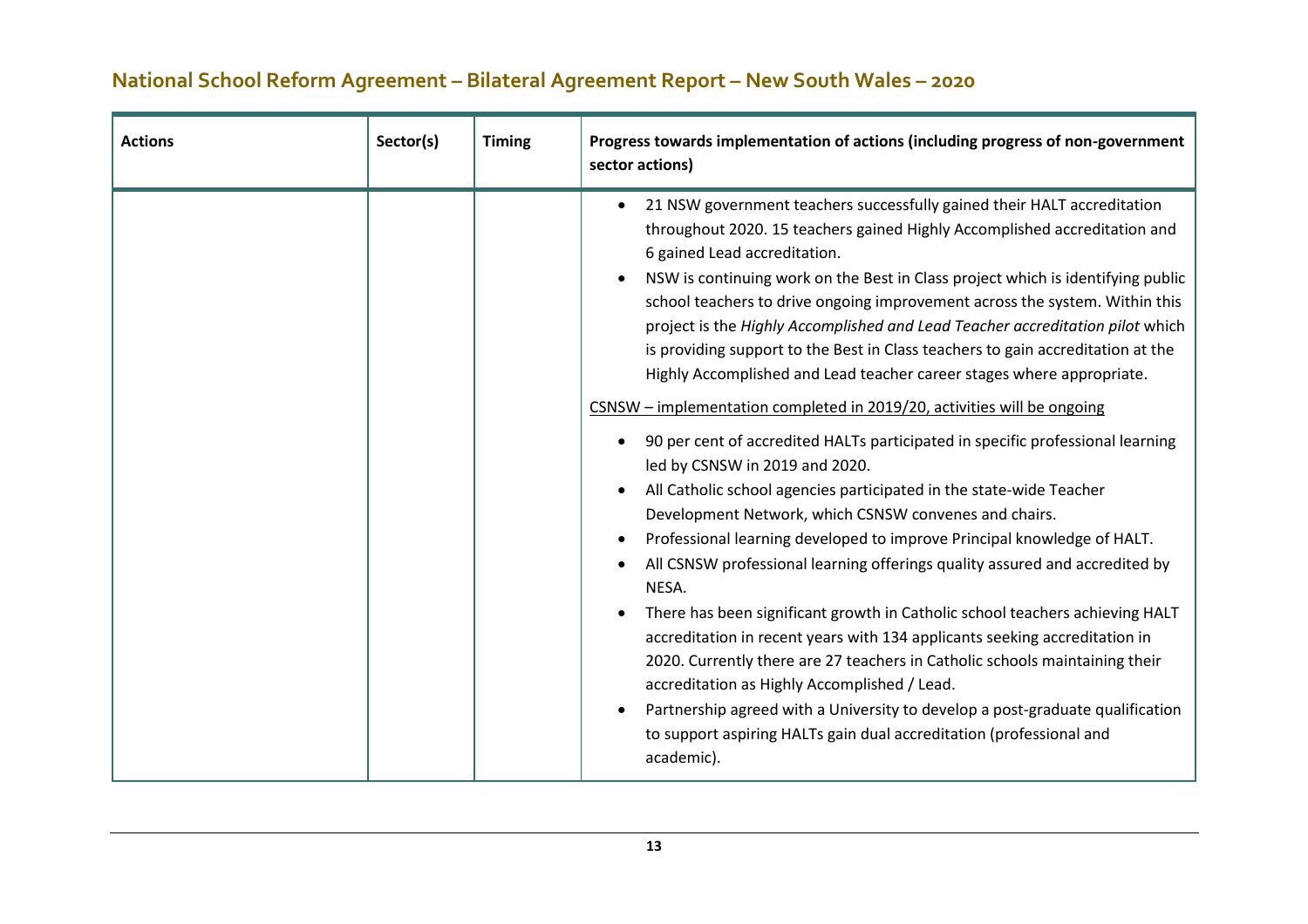| <b>Actions</b>                                                                                                       | Sector(s)  | <b>Timing</b> | Progress towards implementation of actions (including progress of non-government<br>sector actions)                                                                                                                                                                                                                                                                                                                                                                                                                                                                                                                                                                                                                           |
|----------------------------------------------------------------------------------------------------------------------|------------|---------------|-------------------------------------------------------------------------------------------------------------------------------------------------------------------------------------------------------------------------------------------------------------------------------------------------------------------------------------------------------------------------------------------------------------------------------------------------------------------------------------------------------------------------------------------------------------------------------------------------------------------------------------------------------------------------------------------------------------------------------|
| Raise the bar for entry as a<br>teacher in government schools                                                        | Government | 2019          | AISNSW - implementation completed in 2019/20, activities will be ongoing<br>In 2020, AISNSW continued to work with NESA and AITSL regarding<br>$\bullet$<br>accreditation of Highly Accomplished and Lead Teachers (HALTS).<br>Involvement with the network of accredited HALTs continued.<br>ISTAA, the AISNSW Teacher Accreditation Authority, continued to support<br>applications for Highly Accomplished and Lead Teachers from independent<br>schools.<br>AISNSW provided professional learning courses and providing professional<br>support sessions to assist the teachers applying for higher levels of<br>accreditation.<br>Government sector – implementation completed in 2019/20, activities will be<br>ongoing |
| through strengthened<br>employment mechanisms.                                                                       |            |               | NSW continues the use of the <b>Teacher Success Profile</b> for all students<br>$\bullet$<br>commencing teaching degrees. This establishes five criteria that graduates<br>must satisfy to be considered for employment as teachers in government<br>schools.                                                                                                                                                                                                                                                                                                                                                                                                                                                                 |
| Improve the quality and relevance<br>of professional learning, focused<br>on improving student learning<br>outcomes. | Government | 2019          | Government sector - implementation completed in 2019/20, activities will be<br>ongoing<br>NSW continues to work in partnership with the University of Newcastle to<br>$\bullet$<br>train teachers using Quality Teaching Rounds to focus on enhanced classroom<br>practice.                                                                                                                                                                                                                                                                                                                                                                                                                                                   |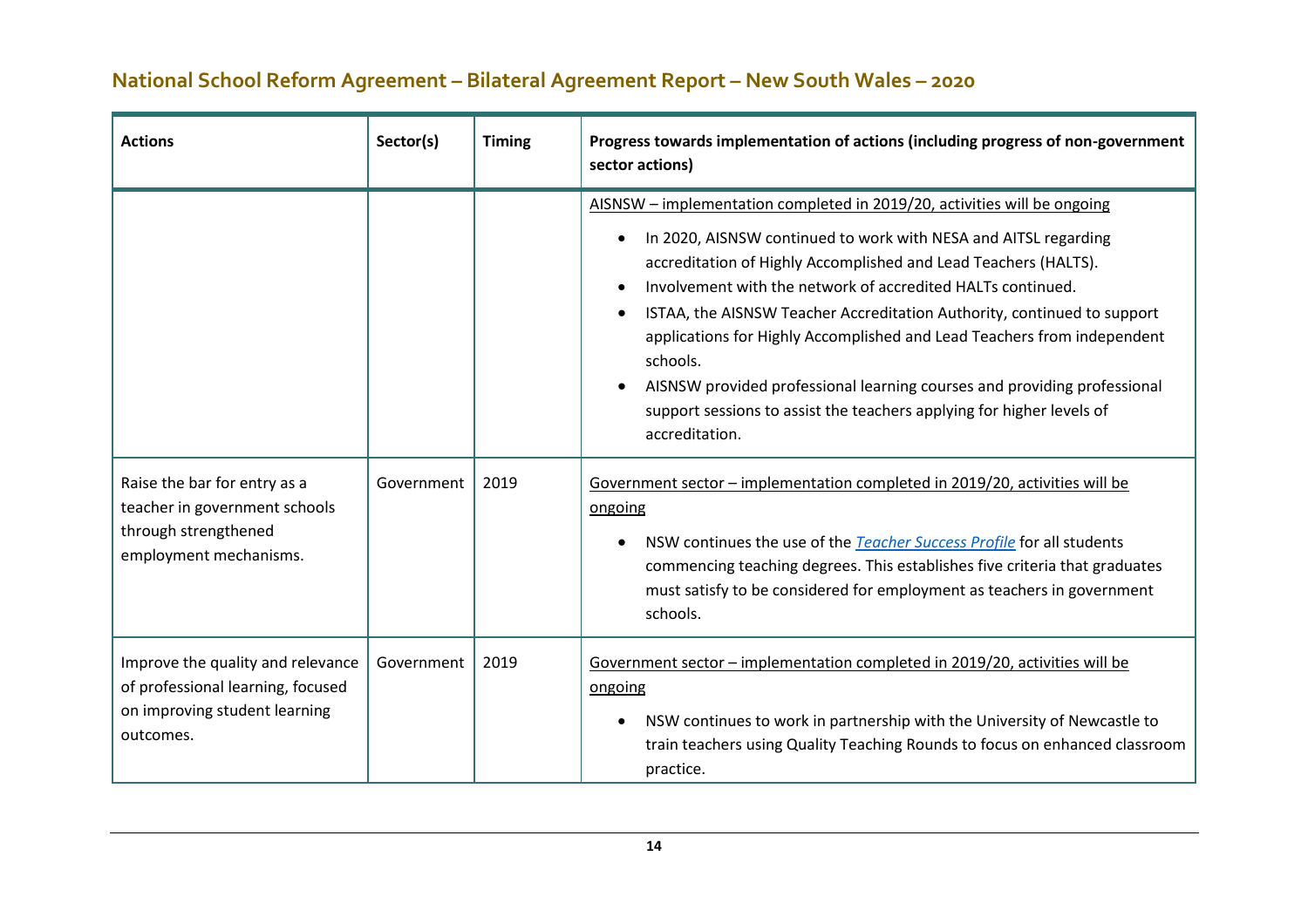| <b>Actions</b>                                                                                                                                                                                                                                                         | Sector(s)  | <b>Timing</b> | Progress towards implementation of actions (including progress of non-government<br>sector actions)                                                                                                                                                                                                                                                                                                                                                                                                                                                                                                                                                                                                                                                                                                                                                           |
|------------------------------------------------------------------------------------------------------------------------------------------------------------------------------------------------------------------------------------------------------------------------|------------|---------------|---------------------------------------------------------------------------------------------------------------------------------------------------------------------------------------------------------------------------------------------------------------------------------------------------------------------------------------------------------------------------------------------------------------------------------------------------------------------------------------------------------------------------------------------------------------------------------------------------------------------------------------------------------------------------------------------------------------------------------------------------------------------------------------------------------------------------------------------------------------|
|                                                                                                                                                                                                                                                                        |            |               | NSW continues to implement the <b>Framework for High-Quality Professional</b><br>$\bullet$<br><b>Experience in NSW Schools.</b><br>NSW continues to embed and support best practice professional learning for<br>the NSW teaching service and non-teaching public school staff. In 2020/2021<br>the 2019 review of professional learning practice in NSW Public Schools will<br>further guide and contribute significantly to the department's commitment to<br>improving the quality and relevance of professional learning, focussed on<br>improving student learning outcomes.<br>NSW's Professional Learning Policy for Teachers and School-Based Staff has<br>been revised to incorporate best-practices for professional learning, known<br>as high impact professional learning, and released with a range of supporting<br>resources in term 4, 2020. |
| Build a strong pipeline of leaders<br>through early talent<br>identification, systematic<br>induction of new principals and<br>delivering high quality<br>development programs for<br>current and aspiring school<br>leaders through a School<br>Leadership Institute. | Government | 2019          | Government sector - implementation completed in 2019/20, activities will be<br>ongoing<br>NSW continues to deliver the School Leadership Strategy which aims to<br>recognise and develop leadership and strengthen system leadership between<br>leaders and networks of schools.<br>Induction programs for newly appointed middle leaders (Head Teachers and<br>Assistant Principals), Deputy Principals and Principals through the School<br>Leadership Institute occurs every year.<br>NSW continues to develop and support current and future school leaders by<br>providing innovative and evidence-informed programs through the School<br>Leadership Institute for middle leaders, deputy principals and principals.                                                                                                                                    |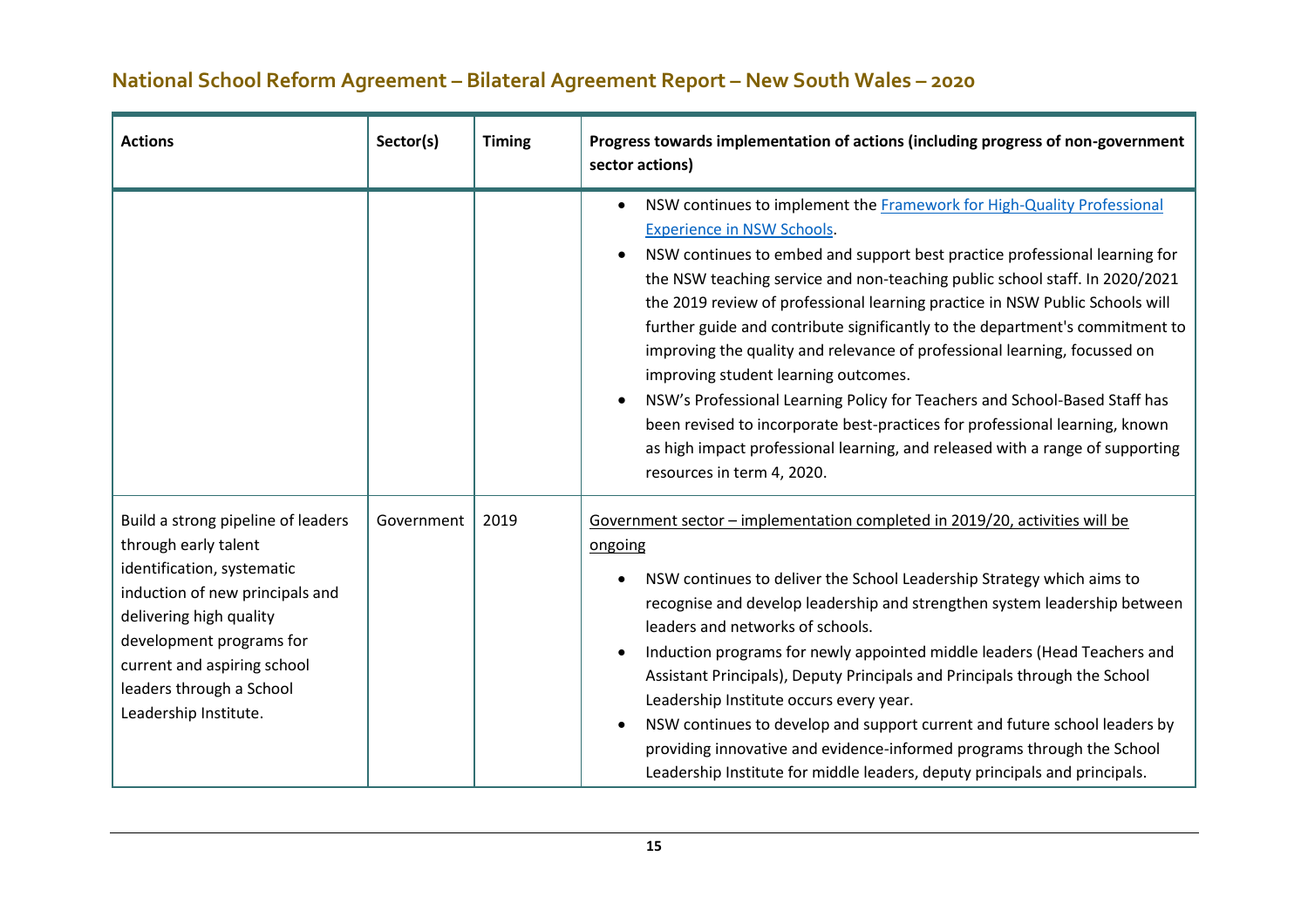| <b>Actions</b>                                                                                                                                                                                                                                      | Sector(s)                 | <b>Timing</b> | Progress towards implementation of actions (including progress of non-government<br>sector actions)                                                                                                                                                                                                                                                                                                                                                                                                                                                                                                                                                                                                                                                                                          |
|-----------------------------------------------------------------------------------------------------------------------------------------------------------------------------------------------------------------------------------------------------|---------------------------|---------------|----------------------------------------------------------------------------------------------------------------------------------------------------------------------------------------------------------------------------------------------------------------------------------------------------------------------------------------------------------------------------------------------------------------------------------------------------------------------------------------------------------------------------------------------------------------------------------------------------------------------------------------------------------------------------------------------------------------------------------------------------------------------------------------------|
|                                                                                                                                                                                                                                                     |                           |               | NSW continues to provide the Aspiring Principals Leadership Program which<br>provides an intensive, evidence-informed and action-oriented course to<br>equip school or system leaders to lead improvement in student learning.<br>NSW continues to provide the Growing Great Leaders Program for newly<br>appointed principals following their induction.<br>NSW is in the process of developing a School Leadership Identification<br>Framework (SLIF) to support school executive to identify and develop future<br>leaders. It is being trialled in over 80 schools and will be ready for full<br>implementation in 2022.<br>NSW is implementing a <b>FASTstream</b> program for 20 graduate teachers and 30<br>current teachers to develop and strengthen their leadership capabilities. |
| Lifting the Burden to allow<br>schools to focus on teaching and<br>learning<br>Reduce the<br>administrative burden on<br>schools, principals and<br>teachers to increase the<br>amount of time to focus<br>on high quality teaching<br>and leading. | Government<br>All sectors | 2019<br>2020  | Government sector - Reducing the administrative burden - implementation<br>completed in 2019/20, activities will be ongoing<br>NSW has developed the School Success Model, a key objective of which is to<br>free up more time for teachers, principals and school staff to spend on<br>activities that improve student outcomes. Ambitious targets will be in place<br>to reduce the red tape for principals and teachers.<br>All sectors - De-cluttering the curriculum - work is ongoing<br>The final report and completion of the curriculum review occurred in 2020. As<br>$\bullet$<br>part of the NSW Curriculum Reform process, decluttering the curriculum is a<br>priority.                                                                                                        |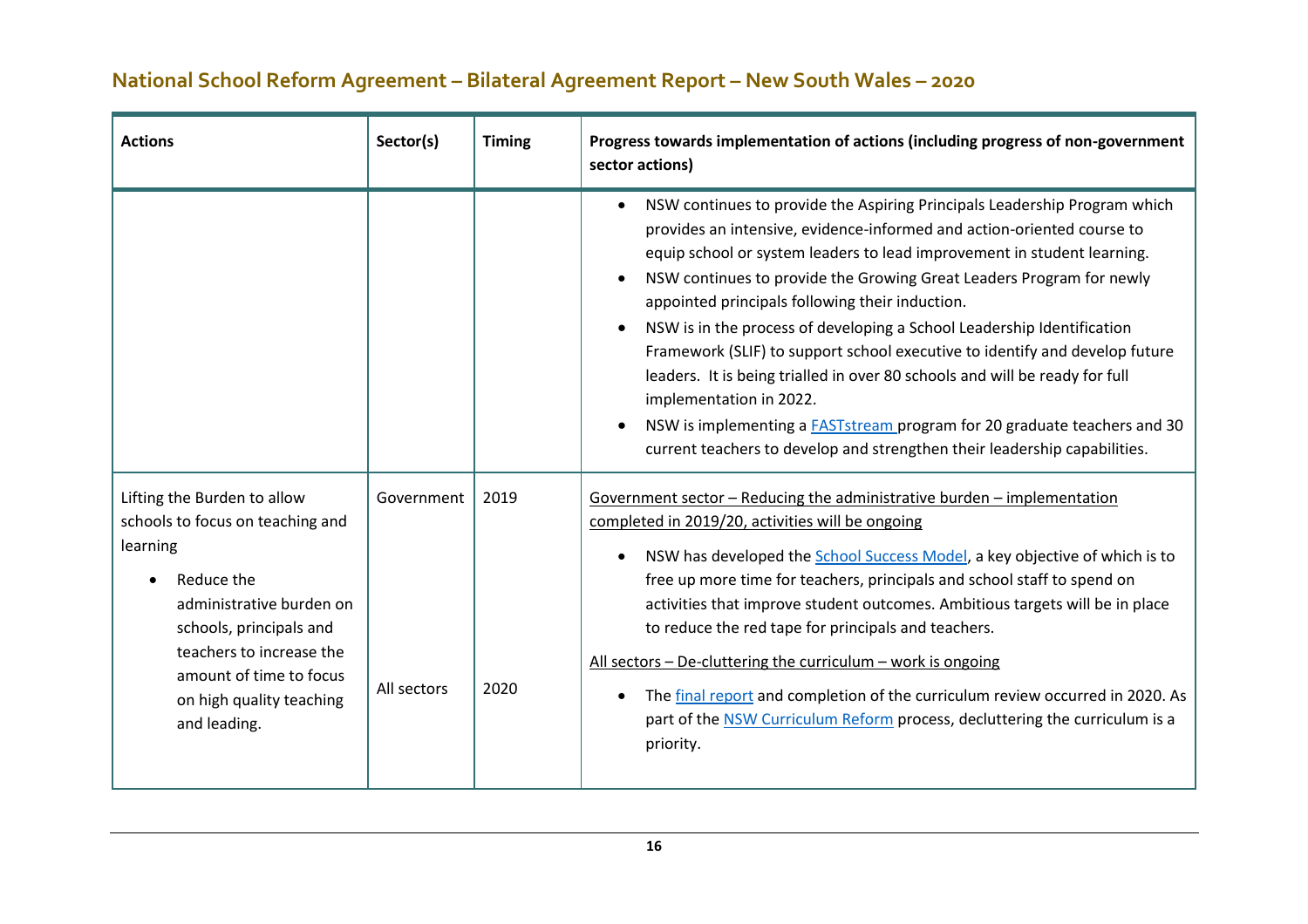| <b>Actions</b>                                                                                                                                       | Sector(s)          | <b>Timing</b> | Progress towards implementation of actions (including progress of non-government<br>sector actions)                                                                                                                                                                                                                                                                                                                                                                                                                                                                                                                                                                                                                                                                                                                                                                                                                                                                                                                                                                                                                                                                                                                                                                                                                                                                                                                                                                            |
|------------------------------------------------------------------------------------------------------------------------------------------------------|--------------------|---------------|--------------------------------------------------------------------------------------------------------------------------------------------------------------------------------------------------------------------------------------------------------------------------------------------------------------------------------------------------------------------------------------------------------------------------------------------------------------------------------------------------------------------------------------------------------------------------------------------------------------------------------------------------------------------------------------------------------------------------------------------------------------------------------------------------------------------------------------------------------------------------------------------------------------------------------------------------------------------------------------------------------------------------------------------------------------------------------------------------------------------------------------------------------------------------------------------------------------------------------------------------------------------------------------------------------------------------------------------------------------------------------------------------------------------------------------------------------------------------------|
| De-cluttering the<br>$\bullet$<br>curriculum as part of the<br>NESA review.<br>Harmonising the<br>Commonwealth/State<br>administrative arrangements. | Non-<br>government | 2019          | Non-government sectors - Harmonising the Commonwealth/State administrative<br>arrangements - implementation completed in 2019/20, activities will be ongoing<br>NSW is working with the Commonwealth to implement streamlined financial<br>acquittal processes.<br>The NSW Government has executed memoranda of understanding with<br>AISNSW and CSNSW to strengthen accountability measures for non-<br>government schools, including measures to harmonise administrative<br>arrangements with the Commonwealth.<br>In collaboration with all sectors, NSW has completed harmonisation of:<br>The enrolment census.<br>Categories of acceptable use of funds.<br>Funding arrangements for school systems including accountability<br>obligations of needs-based funding and block allocation reports.<br>Throughout 2020, AISNSW continued to work with schools to implement the<br>strengthened accountability measures for the financial acquittal obligations.<br>CSNSW initiated a Better Smarter Regulation Project to surface areas where<br>there may be administrative or other regulatory burden on school principals<br>and teachers. The final report arising from this project was published on the<br>CSNSW website in 2020.<br>CSNSW supports an Inter-Diocesan Education Accountability group (a<br>regulation and compliance network for Catholic School Agencies) to discuss a<br>range of issues, including reducing the administrative burden on schools. |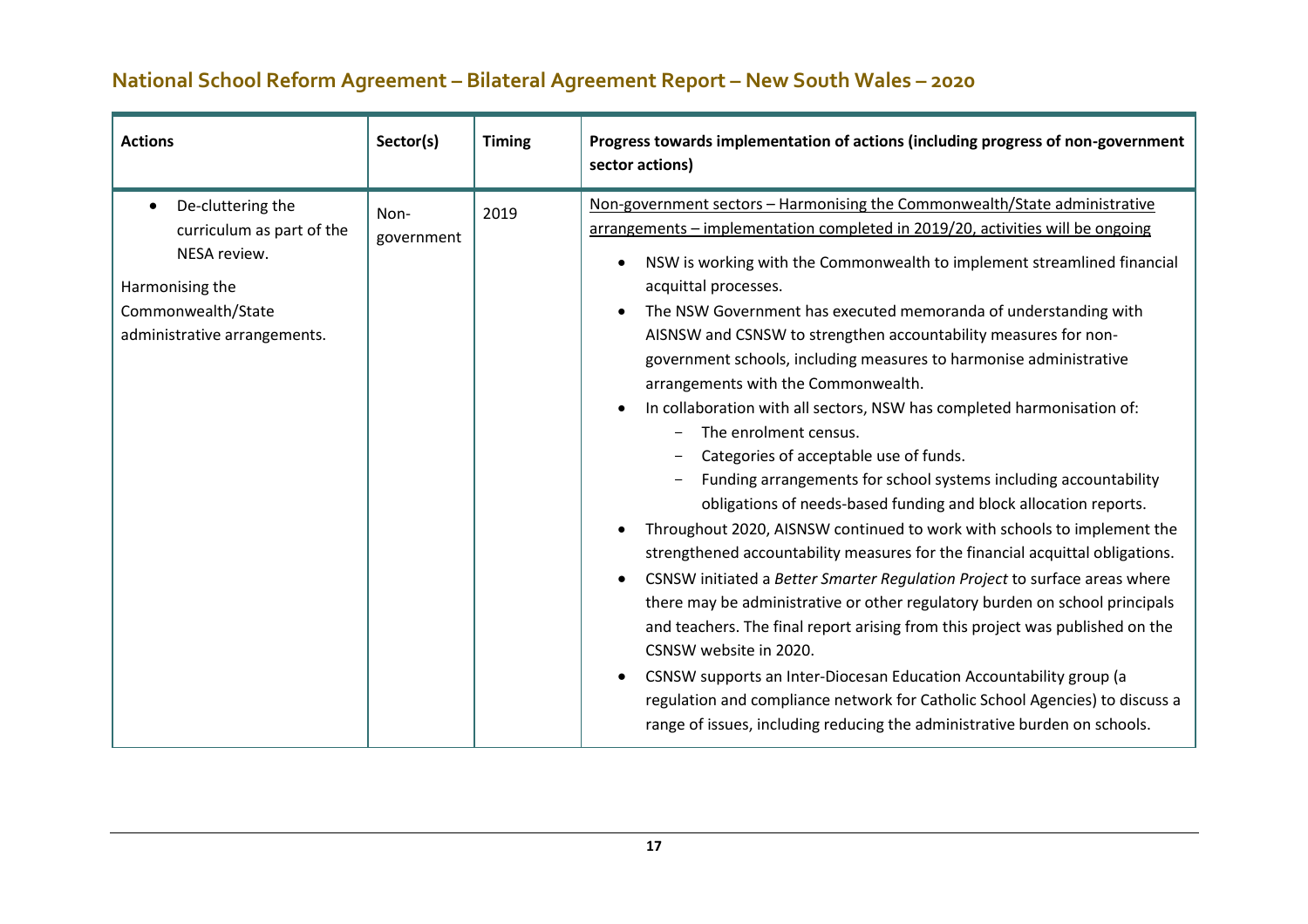| <b>Actions</b>                                                                                                                                                                                                                                                                       | Sector(s)                 | <b>Timing</b> | Progress towards implementation of actions (including progress of non-government<br>sector actions)                                                                                                                                                                                                                                                                                                                                                                                                                                                                                                                                                                                                                                                                                                                                                                                                                                                                                                                                                                                                                                                                                                                                                                                                                                                                                                                                                                                                                                                                                                                    |
|--------------------------------------------------------------------------------------------------------------------------------------------------------------------------------------------------------------------------------------------------------------------------------------|---------------------------|---------------|------------------------------------------------------------------------------------------------------------------------------------------------------------------------------------------------------------------------------------------------------------------------------------------------------------------------------------------------------------------------------------------------------------------------------------------------------------------------------------------------------------------------------------------------------------------------------------------------------------------------------------------------------------------------------------------------------------------------------------------------------------------------------------------------------------------------------------------------------------------------------------------------------------------------------------------------------------------------------------------------------------------------------------------------------------------------------------------------------------------------------------------------------------------------------------------------------------------------------------------------------------------------------------------------------------------------------------------------------------------------------------------------------------------------------------------------------------------------------------------------------------------------------------------------------------------------------------------------------------------------|
| Targeted initiatives to improve<br>system and school effectiveness<br>Provide tailored support<br>to improve every school,<br>from capability-building<br>to targeted intervention,<br>using the School<br><b>Excellence Framework to</b><br>identify need and drive<br>improvement. | All sectors<br>Government | 2019          | Government sector - implementation completed in 2019/20, activities will be<br>ongoing<br>NSW continues to implement the <i>School Excellence Policy</i> and <i>School</i><br>Excellence Framework, which outlines NSW's commitment to school<br>planning, ongoing self-assessment, annual reporting and external validation.<br>The School Excellence Policy was revised in 2020.<br>Building on existing foundations, the <b>School Success Model</b> provides system<br>wide accountability and better-targeted support mechanisms to ensure that<br>NSW public schools make evidence-based decisions that will benefit their<br>students.<br>All NSW government schools undergo an external validation of the evidence<br>of their self-assessment of progress once during the four-year school<br>planning cycle.<br>NSW government schools may also seek targeted assistance with a school<br>development review, which is a more in-depth evaluation of an element or<br>elements of the School Excellence Framework than in the annual process of<br>self-assessment.<br>The Leading Evaluation, Evidence and Data project supports 450 government<br>schools to undertake a rigorous situational analysis of their school context,<br>developing the capabilities of school executive in the use of data, evidence<br>and evaluation to drive strategic school improvement.<br>The Check-in assessment - available to all NSW Government schools -<br>provides teachers with access to student assessment information quickly.<br>This supports the identification of how students are performing in literacy |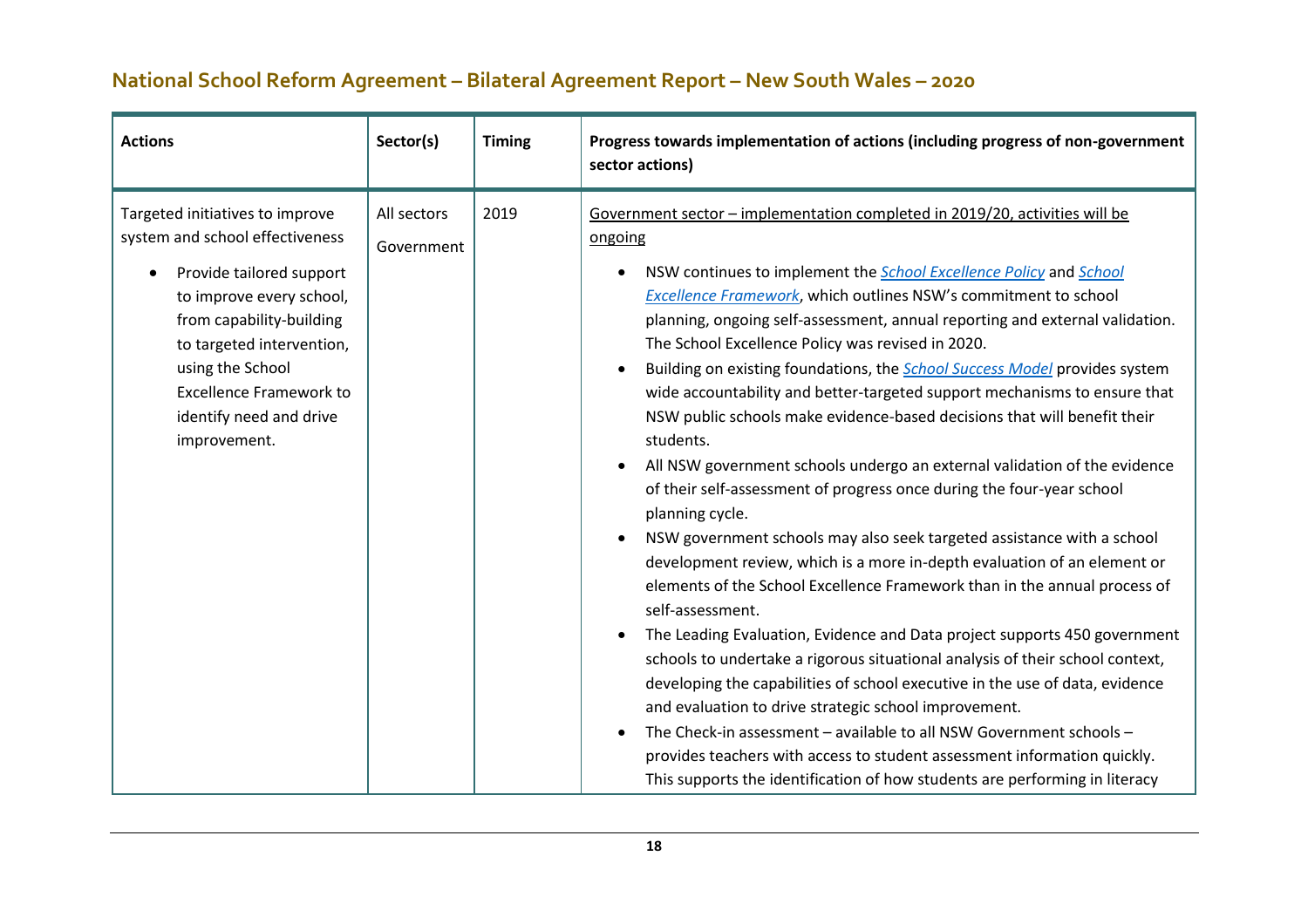| <b>Actions</b> | Sector(s) | <b>Timing</b> | Progress towards implementation of actions (including progress of non-government<br>sector actions)                                                                                                                                                                                                                                                                                                                                                                                                                                                                                                                                                                                                                                                                                                                                                                                                                                                                                                                                                                                                                                                                                                                                                                                                                                                                                        |
|----------------|-----------|---------------|--------------------------------------------------------------------------------------------------------------------------------------------------------------------------------------------------------------------------------------------------------------------------------------------------------------------------------------------------------------------------------------------------------------------------------------------------------------------------------------------------------------------------------------------------------------------------------------------------------------------------------------------------------------------------------------------------------------------------------------------------------------------------------------------------------------------------------------------------------------------------------------------------------------------------------------------------------------------------------------------------------------------------------------------------------------------------------------------------------------------------------------------------------------------------------------------------------------------------------------------------------------------------------------------------------------------------------------------------------------------------------------------|
|                |           |               | and numeracy and helps teachers tailor their teaching more specifically to<br>student needs.<br>CSNSW - partially completed/some work is ongoing<br>Biannual CSNSW State of the System reports were delivered to CSNSW Ltd<br>Members in 2019 and 2020. This reporting will continue in 2021.<br>An Excellence and Equity in Catholic Education stimulus paper was<br>commissioned, received and considered by CSNSW.<br>A scoping paper on school and system review and improvement frameworks<br>across Catholic education undertaken.<br>Enhanced Management Information System, including hardware and<br>database capacity was implemented.<br>Research partnerships to support system improvement and reform activity<br>were developed.<br>CSNSW's sector-wide deCourcy HSC analysis was delivered to dioceses and<br>schools across NSW.<br>AISNSW - partially completed/some work is ongoing<br>AISNSW continued to deliver targeted support to assist schools review the<br>quality of the education they provide and support Principals and Boards to<br>plan and implement specific school improvement strategies. In 2020,<br>participating schools received strengthened tailored consultancies through<br>face-to-face visits and off- site support (online and telephone) throughout the<br>year. This targeted support has proven to be sufficiently flexible to continue |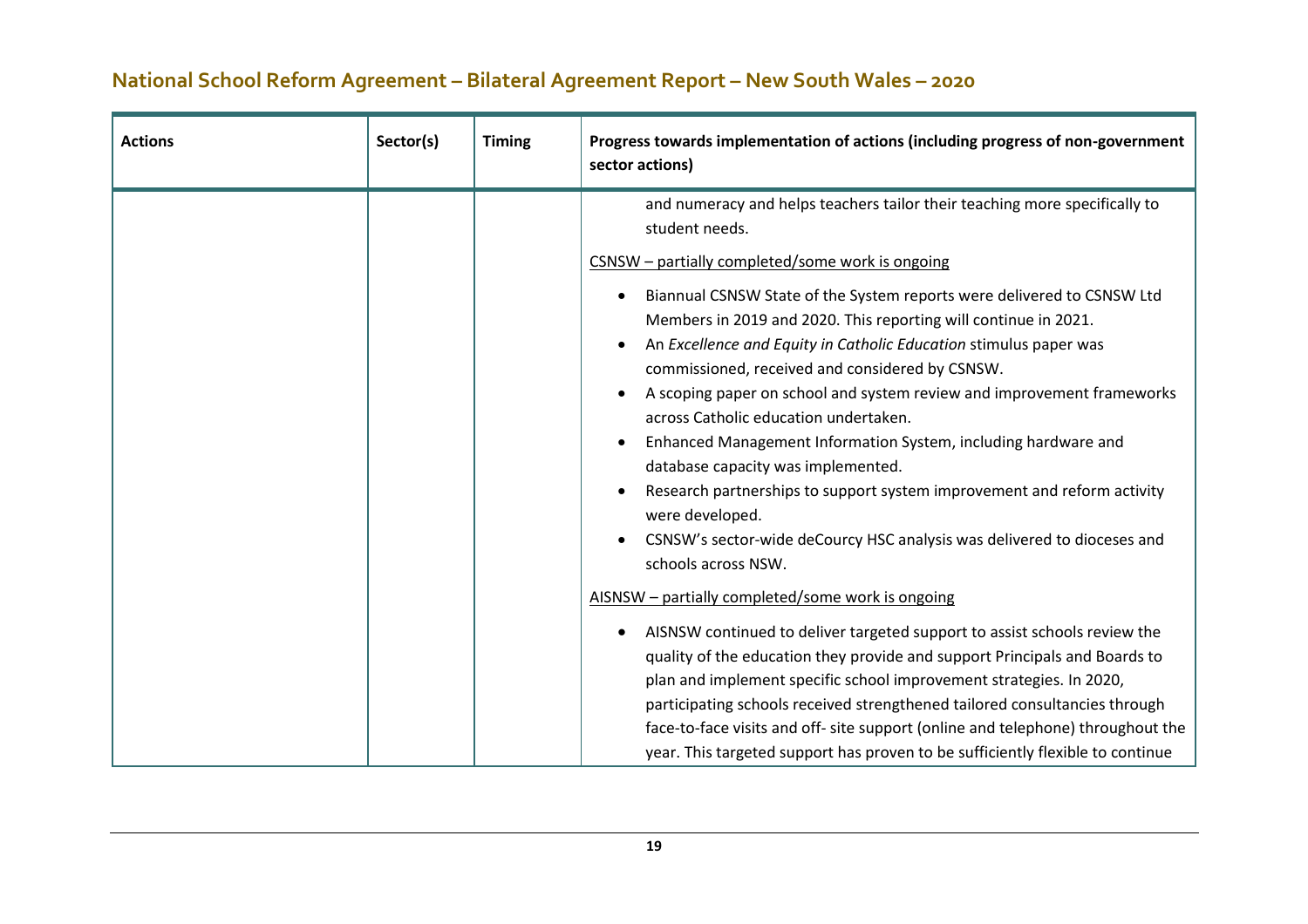| <b>Actions</b>                                                                                                                                                                                                                                                                                              | Sector(s)   | <b>Timing</b> | Progress towards implementation of actions (including progress of non-government<br>sector actions)                                                                                                                                                                                                                                                                                                                                                                                                                                                                                                                                                                                                                                                                                                                                                                                                                                                                                                                                                                                                                                                                                                                                                                                                                                                      |
|-------------------------------------------------------------------------------------------------------------------------------------------------------------------------------------------------------------------------------------------------------------------------------------------------------------|-------------|---------------|----------------------------------------------------------------------------------------------------------------------------------------------------------------------------------------------------------------------------------------------------------------------------------------------------------------------------------------------------------------------------------------------------------------------------------------------------------------------------------------------------------------------------------------------------------------------------------------------------------------------------------------------------------------------------------------------------------------------------------------------------------------------------------------------------------------------------------------------------------------------------------------------------------------------------------------------------------------------------------------------------------------------------------------------------------------------------------------------------------------------------------------------------------------------------------------------------------------------------------------------------------------------------------------------------------------------------------------------------------|
|                                                                                                                                                                                                                                                                                                             |             |               | adding value to schools even during the disruptions caused by the COVID-19<br>pandemic.                                                                                                                                                                                                                                                                                                                                                                                                                                                                                                                                                                                                                                                                                                                                                                                                                                                                                                                                                                                                                                                                                                                                                                                                                                                                  |
| The Commonwealth will work<br>with NSW to address identified<br>NSW teacher workforce needs<br>(particularly in the areas of maths<br>and science) including through<br>the development of a national<br>and state specific teacher<br>workforce strategy reflecting<br>respective areas of responsibility. | All sectors | 2019          | Government sector - implementation completed in 2019/20, activities will be<br>ongoing<br>NSW continues to deliver the <b>Early Childhood Education Workforce Strategy</b><br>$\bullet$<br>2018-2022, which supports the workforce to obtain qualifications and<br>experience to prepare them for the workplace.<br>In 2020, DoE continued to deliver on the recommendations from the 2019<br>$\bullet$<br>Auditor-General's Performance Audit Report on the supply of secondary<br>teachers in STEM-related disciplines, including:<br>Offering 20 teach.MathsNOW scholarships to successful STEM<br>undergraduates and STEM industry professionals seeking a career<br>change to teaching.<br>Appointing 33 teachers who retrained in a STEM related subject into<br>permanent positions in government schools as they become<br>available.<br>Appointing 78 scholars who completed an initial teacher education<br>qualification in a STEM related subject into permanent positions at<br>government schools as they become available.<br>CSNSW - implementation completed in 2019/20, activities will be ongoing<br>As a result of CSNSW's Efficiency and Effectiveness mandate and the<br>$\bullet$<br>development of reporting frameworks to support Catholic school agencies,<br>CSNSW began an ongoing project to analyse and report system-wide |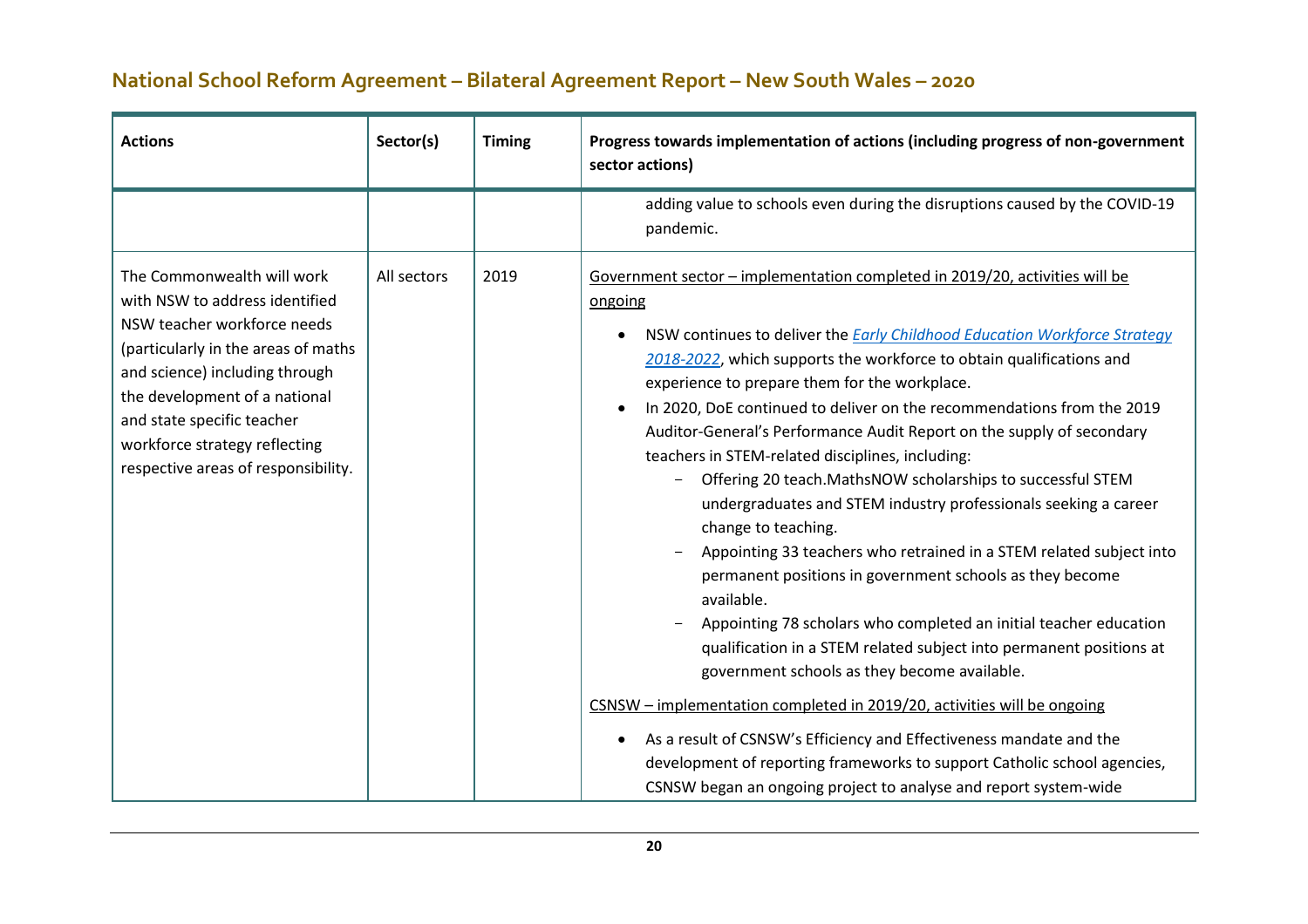| <b>Actions</b>                                                                                                                                                                         | Sector(s)          | <b>Timing</b> | Progress towards implementation of actions (including progress of non-government<br>sector actions)                                                                                                                                                                                                                                                                                                                                                                                                                                                                                                                                                                                                                                                                                                                                                                                                                                                                                          |
|----------------------------------------------------------------------------------------------------------------------------------------------------------------------------------------|--------------------|---------------|----------------------------------------------------------------------------------------------------------------------------------------------------------------------------------------------------------------------------------------------------------------------------------------------------------------------------------------------------------------------------------------------------------------------------------------------------------------------------------------------------------------------------------------------------------------------------------------------------------------------------------------------------------------------------------------------------------------------------------------------------------------------------------------------------------------------------------------------------------------------------------------------------------------------------------------------------------------------------------------------|
|                                                                                                                                                                                        |                    |               | workforce data. This project continued in 2020 with a strategic review of<br>Catholic education workforce and collaboration with AITSL as it develops the<br>National Teacher Workforce Strategy.<br>AISNSW - implementation completed in 2019/20, activities will be ongoing<br>Throughout 2020, AISNSW continued to support this strategy through<br>consultations with the NSW Government and AITSL.                                                                                                                                                                                                                                                                                                                                                                                                                                                                                                                                                                                      |
| Strengthen accountability<br>measures for non-government<br>schools that receive state funding,<br>initially through development of<br>memoranda of understanding<br>with the sectors. | Non-<br>government | 2019          | <u>Both non-government sectors - implementation completed in 2019/20, activities will</u><br>be ongoing<br>The NSW Government has executed memoranda of understanding with<br>AISNSW and CSNSW to strengthen accountability measures for non-<br>government schools. Completed reforms to date include:<br>Departmental access to access to student level data for reporting and<br>policy development purposes.<br>Completion of the first non-government school sector outcome<br>report.<br>Schools systems establishing a needs-based methodology for the<br>distribution of NSW Government recurrent funding.<br>CSNSW - implementation completed in 2019/20, activities will be ongoing<br>CSNSW was represented on the NSW Non-Government Schools Not-For-<br>$\bullet$<br>Profit Advisory Committee, which is directly responsible to the NSW Minister<br>for Education for ensuring the financial responsibility and accountability of<br>schools receiving NSW Government funding. |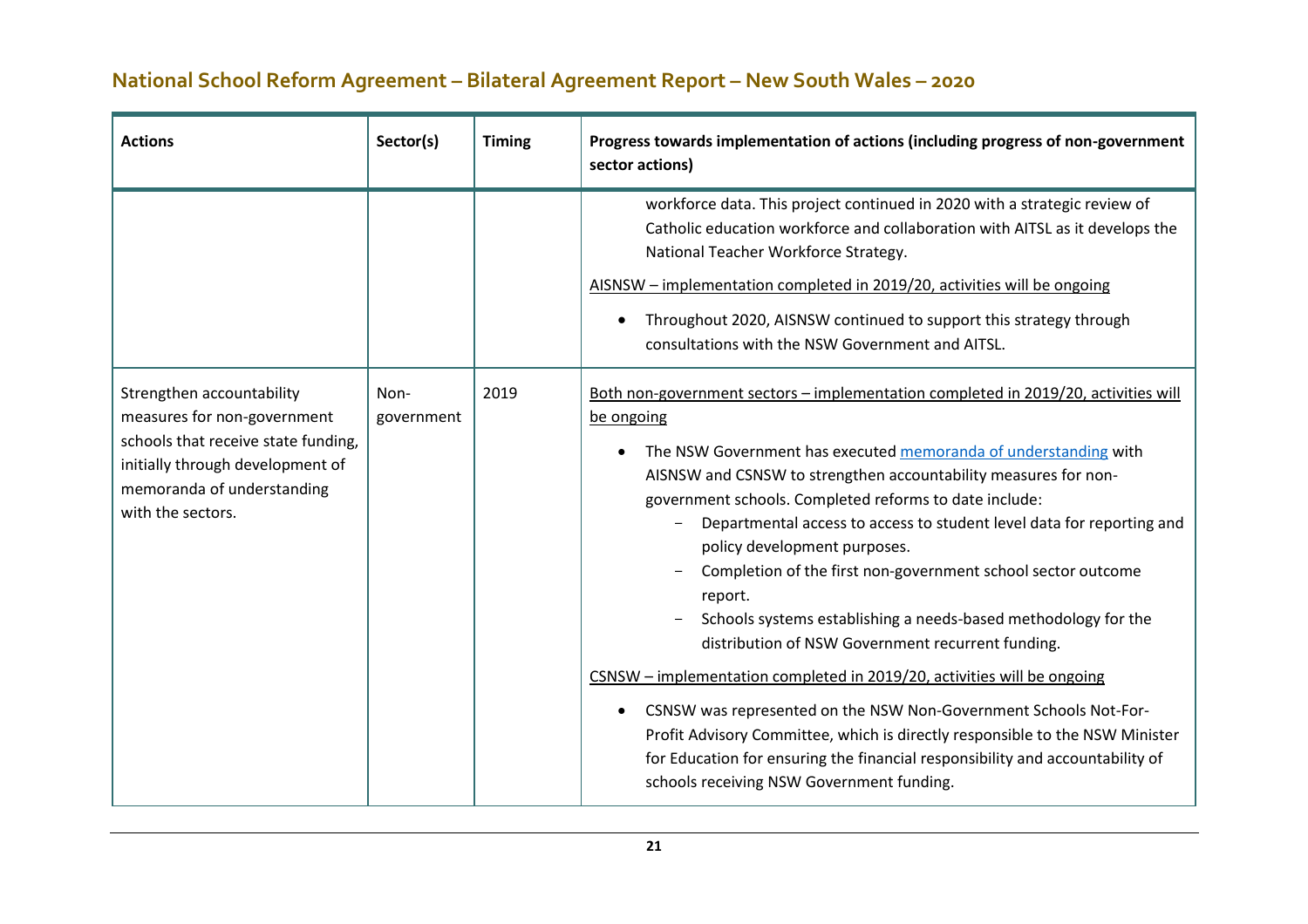| <b>Actions</b>                                                                                                                                                                                | Sector(s)  | <b>Timing</b> | Progress towards implementation of actions (including progress of non-government<br>sector actions)                                                                                                                                                                                                                                                                                                                                                                                                                                                                                                                                                                                                                                                                                                                                                                                                                                                                                                                                                                                                                                                                                                               |
|-----------------------------------------------------------------------------------------------------------------------------------------------------------------------------------------------|------------|---------------|-------------------------------------------------------------------------------------------------------------------------------------------------------------------------------------------------------------------------------------------------------------------------------------------------------------------------------------------------------------------------------------------------------------------------------------------------------------------------------------------------------------------------------------------------------------------------------------------------------------------------------------------------------------------------------------------------------------------------------------------------------------------------------------------------------------------------------------------------------------------------------------------------------------------------------------------------------------------------------------------------------------------------------------------------------------------------------------------------------------------------------------------------------------------------------------------------------------------|
| Implement a school level<br>investment strategy to ensure<br>that needs-based funding makes<br>an impact on student learning<br>through effective expenditure,<br>aligned to school planning. | Government | 2019          | AISNSW - implementation completed in 2019/20, activities will be ongoing<br>Following the signing of a Memorandum of Understanding, AISNSW has<br>continued to participate in the Accountability Working Group (ACG), working<br>with DoE and CSNSW to develop and finalise the Implementation Plan.<br>Independent schools accessed professional learning and school support in<br>compliance from AISNSW<br>AISNSW was represented on the NSW Non-Government Schools Not-For-<br>Profit Advisory Committee.<br>Government sector - implementation completed in 2019/20, activities will be<br>ongoing<br>NSW continues to distribute funding to government schools through the<br><b>Resource Allocation Model (RAM).</b><br>Needs-based funding is explicitly aligned with the <b>School Excellence Policy</b> and<br><b>School Excellence Framework.</b><br>In 2020 the School Excellence in Action website was relaunched to provide all<br>schools with support to make evidence-based decisions and allocate funding<br>to initiatives in the Strategic Improvement Plans. In addition, a range of<br>professional learning sessions were provided to Directors, Educational<br>Leadership and principals. |